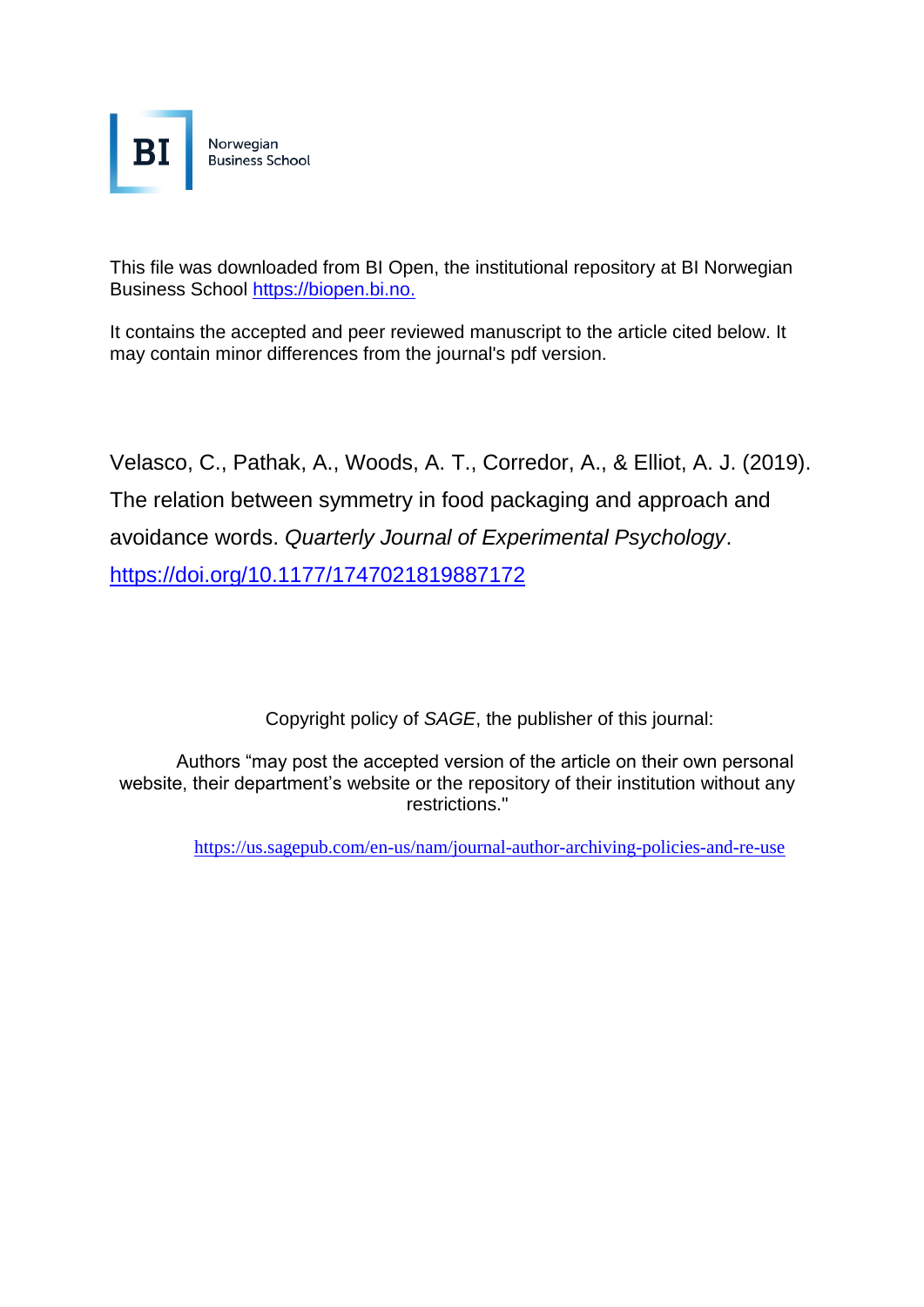# RUNNING HEAD: PACKAGING SYMMETRY AND MOTIVATION

# **The relation between symmetry in food packaging and approach and avoidance words**

Carlos Velasco<sup>a</sup>, Abhishek Pathak<sup>b</sup>, Andy T. Woods<sup>c</sup>, Andres Corredor<sup>d</sup>, & Andrew J. Elliot<sup>e</sup>

<sup>a</sup> Corresponding Author: Centre for Multisensory Marketing, Department of Marketing, BI Norwegian Business School, Oslo, Norway, Nydalsveien 37, 0484 Oslo, Norway. E-mail: [carlos.velasco@bi.no.](mailto:carlosvelasco@protonmail.com)

<sup>b</sup> School of Business, University of Dundee, Nethergate, Dundee, Scotland, UK, DD1 4HN <sup>c</sup> Department of Psychology, Royal Holloway University of London, Egham, Surrey, UK TW20 0EX .

<sup>d</sup> London School of Economics and Political Science, Houghton Street, London, WC2A 2AE, UK.

<sup>e</sup> Department of Clinical and Social Sciences in Psychology, University of Rochester, Rochester, NY 14627-0266, USA.

# SUBMITTED TO: THE QUARTERLY JOURNAL OF EXPERIMENTAL PSYCHOLOGY

CORRESPONDENCE: Carlos Velasco, Department of Marketing, BI Norwegian Business School, Nydalsveien 37, 0484 Oslo, Norway. E-mail: [carlos.velasco@bi.no](mailto:carlosvelasco@protonmail.com)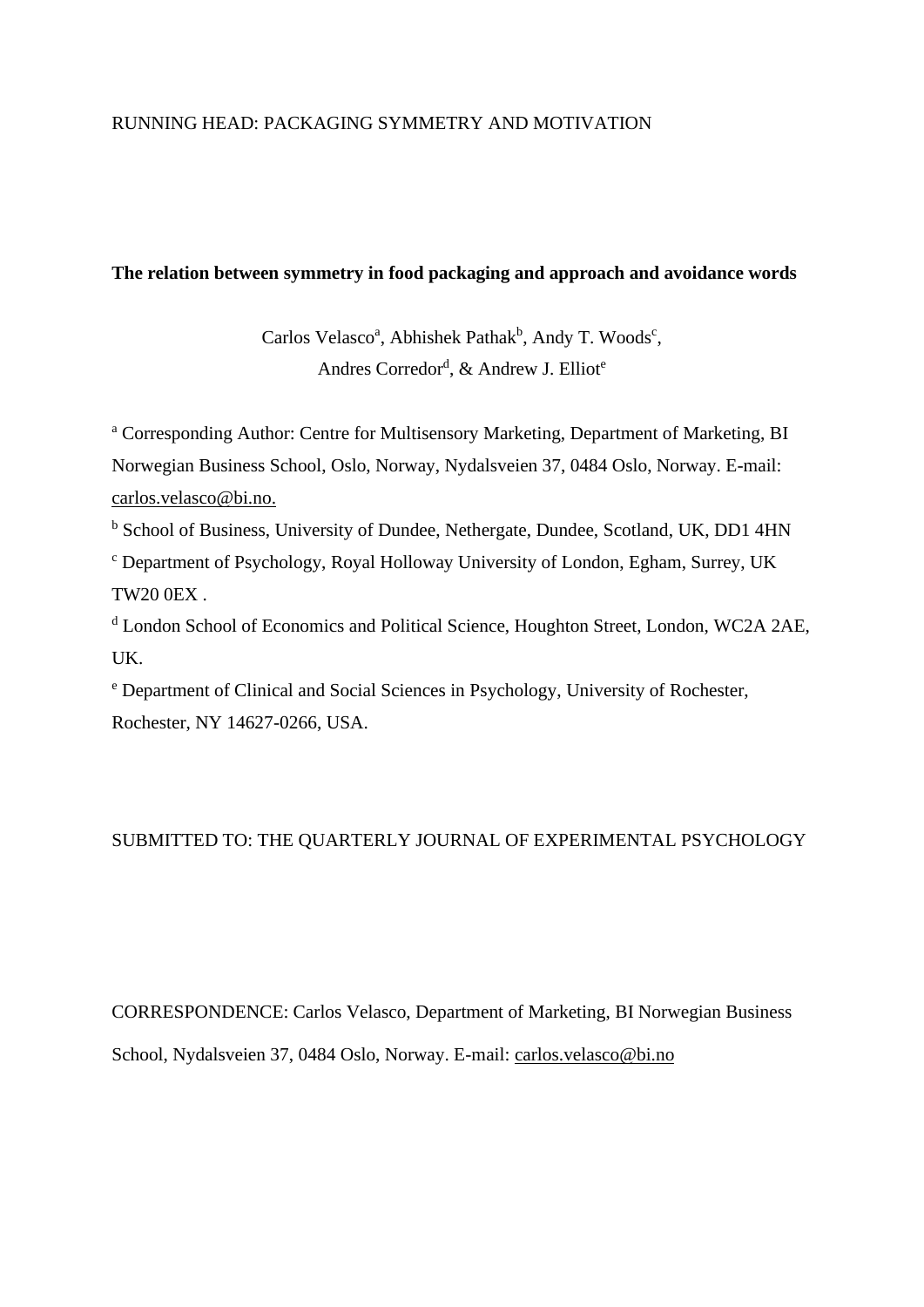### **ABSTRACT**

Research on aesthetic science has demonstrated that people generally prefer symmetrical over asymmetrical compositions. However, it remains unclear whether and how such compositions relate to the concepts of approach and avoidance motivation, especially, in consumer contexts. In addition, it is not known how symmetry may influence such concepts in contexts where objects can differ in terms of their hedonic values (symmetry/product taste congruency). In the present research, we evaluated the relation between visual symmetry of the packaging of products with different hedonic value (sweet, non-sweet, non-food), and approach and avoidance words. In two experiments, we found evidence that people associate symmetrical designs with approach words more often than asymmetrical designs. Importantly, however, we did not find evidence that such an effect is influenced by the hedonic value of the products. Our results have value for scholars and practitioners interested in the effect of aesthetic features of brand elements (such as a product's packaging) on consumer motivation.

**Keywords**: Symmetry, aesthetics, food packaging, motivation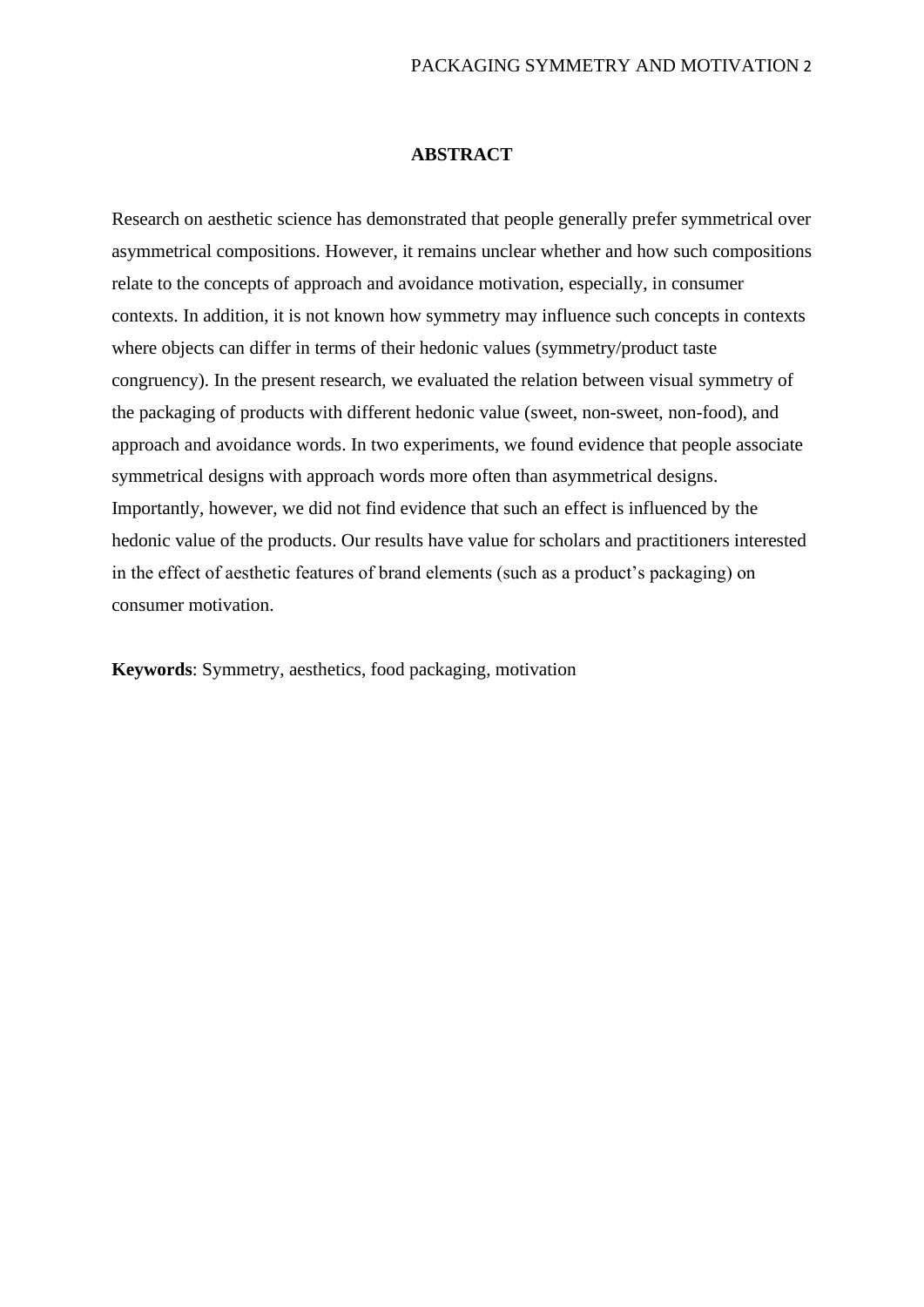The relation between symmetry in food packaging and approach and avoidance words

### **Introduction**

It is well known that different sensory features (e.g., colours, shapes, sounds) of brand elements (such as logos, and packages) affect consumer behaviour in specific ways (Velasco & Spence, 2019) and firms capitalize on this to differentiate their products and services from those of their competitors (Kumar, Townsend, & Vorhies, 2014). For example, the visual features (e.g., colour or shape characteristics) of brands can influence consumer preference for a product (Kumar & Garg, 2010; Phillips, McQuarrie, & Griffin, 2014; Salgado-Montejo et al., 2015). Indeed, there is evidence to suggest that people generally prefer certain visual aesthetic features such as roundness over angularity (see Gómez-Puerto, Munar, & Nadal, 2015, for a review) and that using these in the visual design of a brand's element (such as its packaging or logo) can influence consumers' attitudes and preferences (Jiang, Gorn, Galli, & Chattopadhyay, 2015; Westerman et al., 2012) toward products. However, it is not always clear the extent to which such features may actually be differentially related to motivational concepts, something which we address here.

#### **Visual symmetry, preference, and approach and avoidance motivation**

Relevant to the present research, empirical work on the preference for different spatial compositions of objects suggests that people tend to prefer symmetrical over asymmetrical configurations (Locher, 1996; Palmer, Gardner, & Wickens, 2008). Symmetry is generally thought of as an essential characteristic of aesthetic objects and is conceptualized as the extent to which a visual element can be divided into two or more related parts via transformations (Lockwood & Macmillan, 1978; Palmer, Schloss, & Sammartino, 2013). For example, reflectional symmetry is a kind of symmetry, which is based on a reflectional transformation, that is, if a line divides a given object in two parts, each part reflects the other. Peoples' preference for symmetry has been demonstrated in multiple contexts such as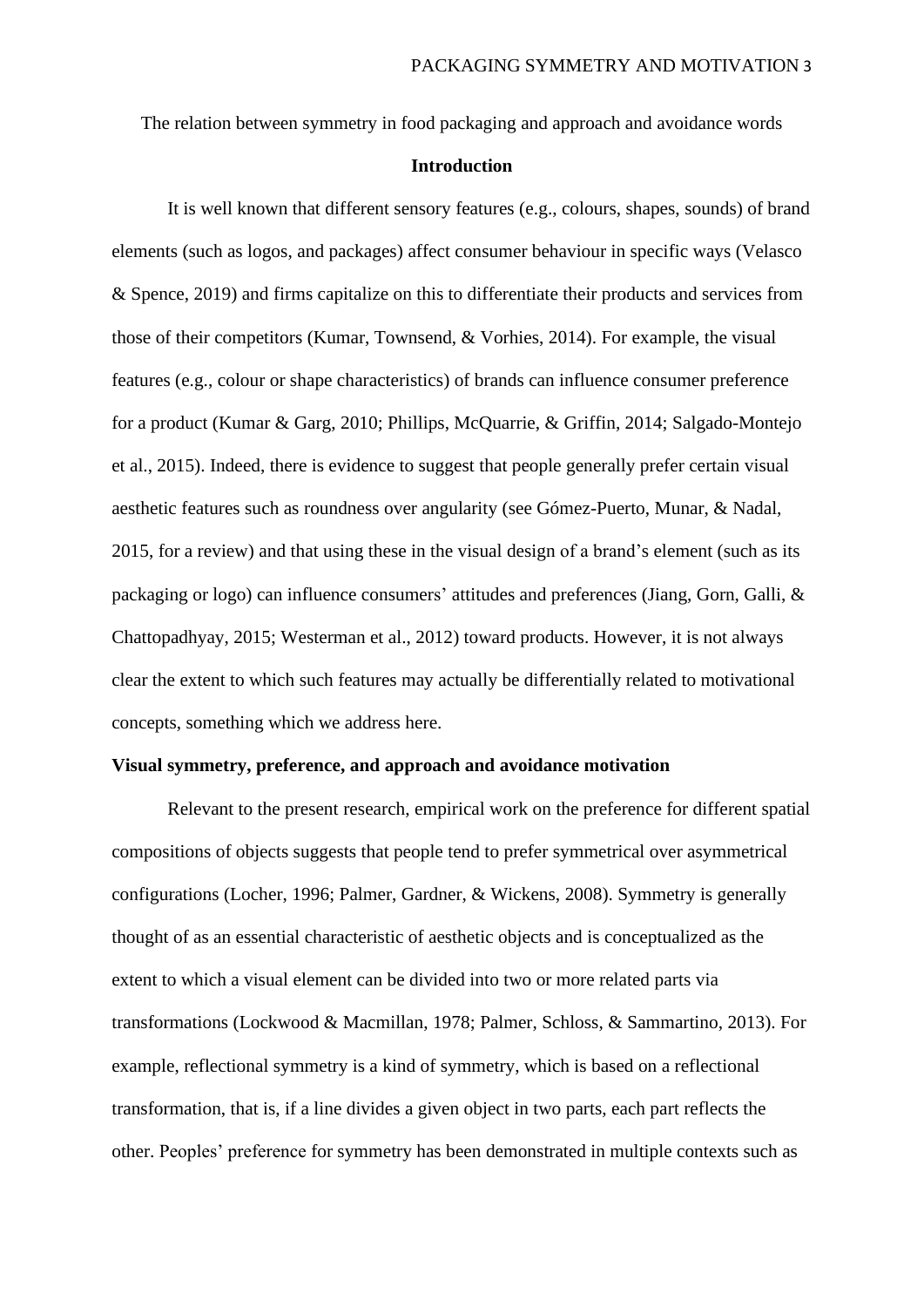those involving art (Locher, Overbeeke, & Stappers, 2005), abstract shapes (Velasco et al., 2016b), and food plating (Velasco, Michel, Woods, & Spence, 2016a). Although it is not fully understood why it is that people prefer symmetry over asymmetry, one possible explanation that has been forwarded is that the ease with which symmetry is processed, given its ubiquitous and regular appearance in nature, might lead to positive feelings (Bertamini, Makin, & Rampone, 2013; Bertamini, Rampone, Makin, & Jessop, 2019).

Importantly, whilst consumers may prefer symmetry, it is still not altogether clear whether such preference also leads them to associate symmetry (vs. asymmetry) with different motivational categories (e.g., approach vs. avoidance, see Velasco et al., 2016b). Moreover, research studying the extent to which preferred vs. less preferred visual features are associated with approach and avoidance concepts is still missing (Chatterjee & Vartanian, 2014). In consumer contexts, for instance, the focus has been primarily on studying the influence of aesthetics on product preference (see Creusen, Veryzer, & Schoormans, 2010; Landwehr, Wentzel, & Herrmann, 2012, for examples). Notably, although valence (positive and negative), an essential emotional evaluative process, is related to different approach and avoidance states (Elliot, Eder, Harmon-Jones, 2013), it is possible that one might like an object and not necessarily have the motivation to approach it – something that Kant called "disinterested interest" (Chatterjee & Vartanian, 2014; see also Penz & Hogg, 2011, for a parallel reflection in consumer contexts). Nevertheless, whilst people may prefer (or not) something and not necessarily approach (avoid) it, symmetry still signals quality and resources (Enquist & Johnstone, 1997) and, as such, can help consumers to navigate the world around them, to develop judgements, and to make choices (Bajaj & Bond, 2018).

According to Elliot et al. (2013), there is not clear agreement among researchers as to what approach and avoidance is. However, they argue that many researchers link approach (avoidance) motivation with appetition (aversion), reward (punishment), and incentive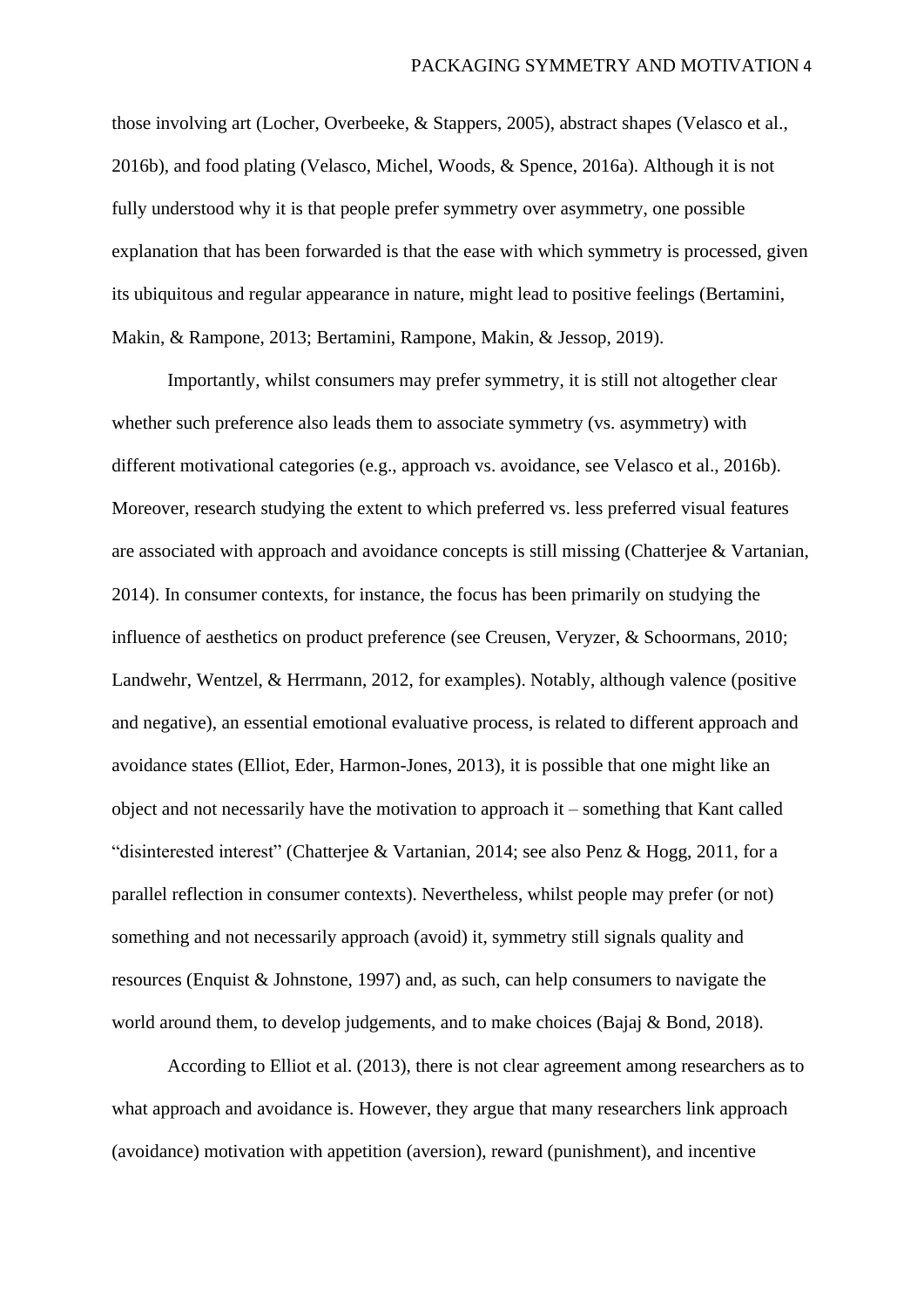(threat). Models of approach-avoidance behaviour indicate the existence of two selfregulatory systems underlying approach and avoidance motivation, respectively, although some researchers have also indicated subsystems within them (Elliot et al., 2013). In general, though, the two primary systems identified have been referred to as the Behavioural Activation System (BAS) and the Behavioural Inhibition System (BIS; see Carver & White, 1994; Gay, 1990).

There is a long tradition of studying the aforesaid systems in consumption contexts, in which consumers are involved in hedonic consumption to satisfy approach (e.g., excitement) or avoidance (e.g., escape everyday anxiety) needs (Arnold & Reynolds, 2012). For example, research has indicated that there are individual differences in how these systems operate, such that people may be more approach or avoidance oriented (Carver & White, 1994), which in turn may influence the way in which they evaluate products and services (Kramer & Yoon, 2007). To the best of our knowledge, there has been little research conducted to date, however, on how the visual properties of brands (e.g., brand logo, packaging), in particular those with aesthetic value, influence consumers' appetitive and aversive associations.

In the present research, we aimed to study how goal-driven consumer behaviour, may be influenced by the visual properties (symmetry) of food and beverage products that varied in their hedonic appeal. In particular, we were interested in investigating whether and how visual symmetry (a feature that evokes distinctive preferences) of food and drink packaging influences participants' associations with approach and avoidance words. This is pertinent because, whilst foods and drinks have an inherent hedonic element, symmetry can signal taste qualia (Turoman, Velasco, Chen, Huang, & Spence, 2018) as well as nutritive value (Rodríguez, Gumbert, De Ibarra, Kunze, & Giurfa, 2004). Here, we focused on a basic form of symmetry, namely reflectional or mirror symmetry (Enquist & Arak, 1994; Wilson & Chatterjee, 2005), which has been shown to influence both affect and taste associations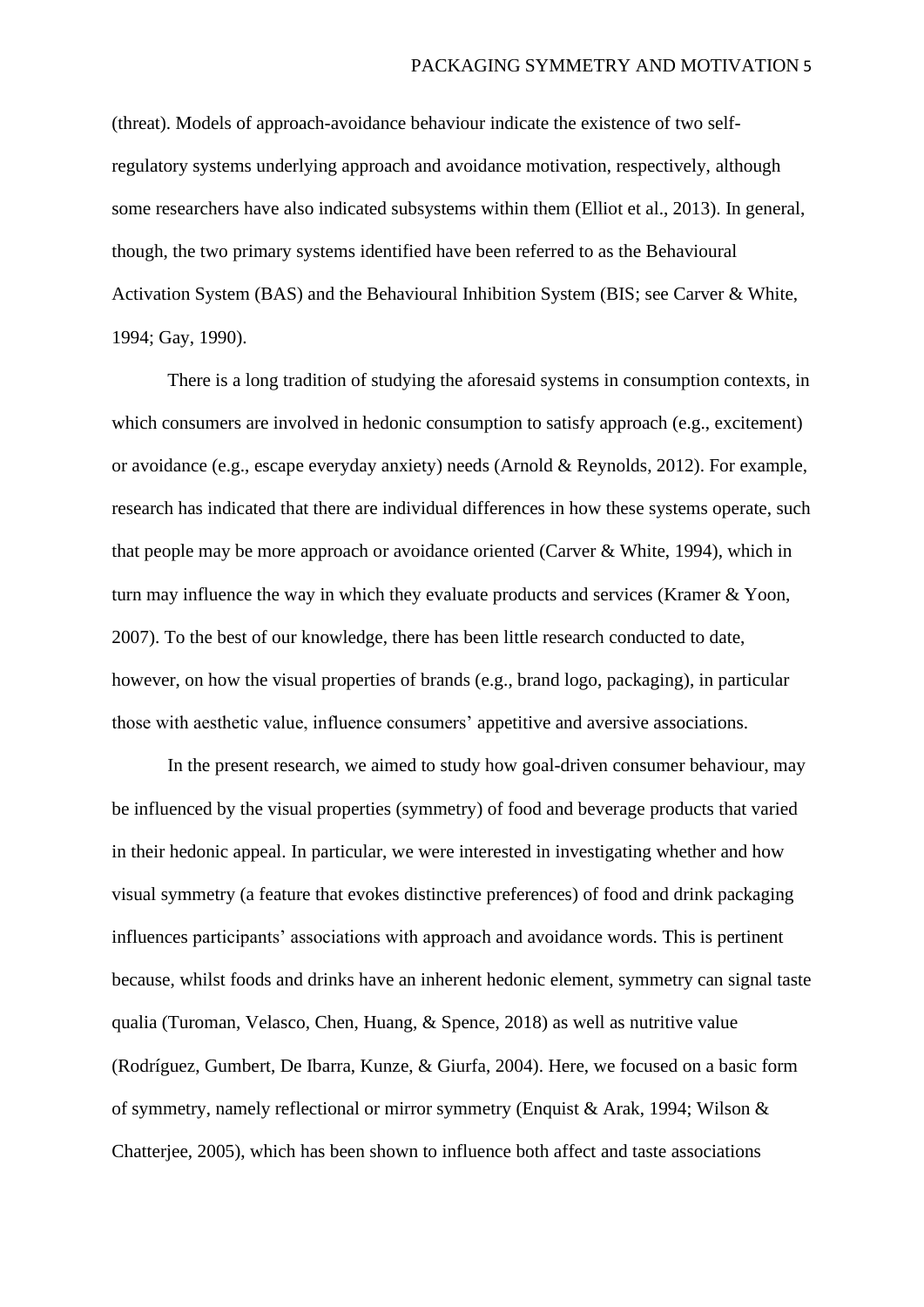(Turoman, Velasco, Chen, Huang, & Spence, 2018). The first aim of our research was to bridge the gap between the literature of visual preference and approach and avoidance motivation, and to provide helpful information for practitioners and academics who are looking for ways to nudge consumers toward specific food/drink choices.

#### **Preference for sweetness and feature compatibility**

It is worth highlighting that there is evidence to suggest that the preference for symmetry, as well as other aesthetic features, can be influenced by individual differences and context (Leder et al., 2018). The food and drink world might represent a very specific context in that the hedonic appeal of foods may vary dramatically across different products (think of chocolate, a vegetable, and a salty snack). Indeed, it has been suggested that people generally prefer sweet tastes relative to other tastes (Drewnowski, Mennella, Johnson, & Bellisle, 2012; Mennella, 2014). In this sense, it might be the case that, for instance, visual symmetry may influence motivation toward a product with an ambiguous or a non-sweet taste, but perhaps not motivation toward a product with a sweet taste, given its already existing hedonic appeal.

On the other hand, however, there is evidence to suggest a relation between more (or less) preferred product features on the one hand and products' taste (e.g., sweet tastes with more preferred features and bitter tastes with less preferred features) on the other (Velasco et a., 2016c). Such a relation might be due to the differential preference for different tastes. Since people prefer symmetrical designs over asymmetrical, and sweet tastes over other tastes, one may also expect a relation between symmetry in aesthetic design and type of taste (sweet and bitter; see Turoman, Velasco, Chen, Huang, & Spence, 2018). Such a relation may facilitate the fluency with which a product is processed and one may predict, for example, that a sweet tasting product presented in a symmetrical design may enhance liking via processing fluency and, in turn, influence its relation with approach, relative to avoidance, concepts. For this reason, we included differently valenced products (sweet, non-sweet, and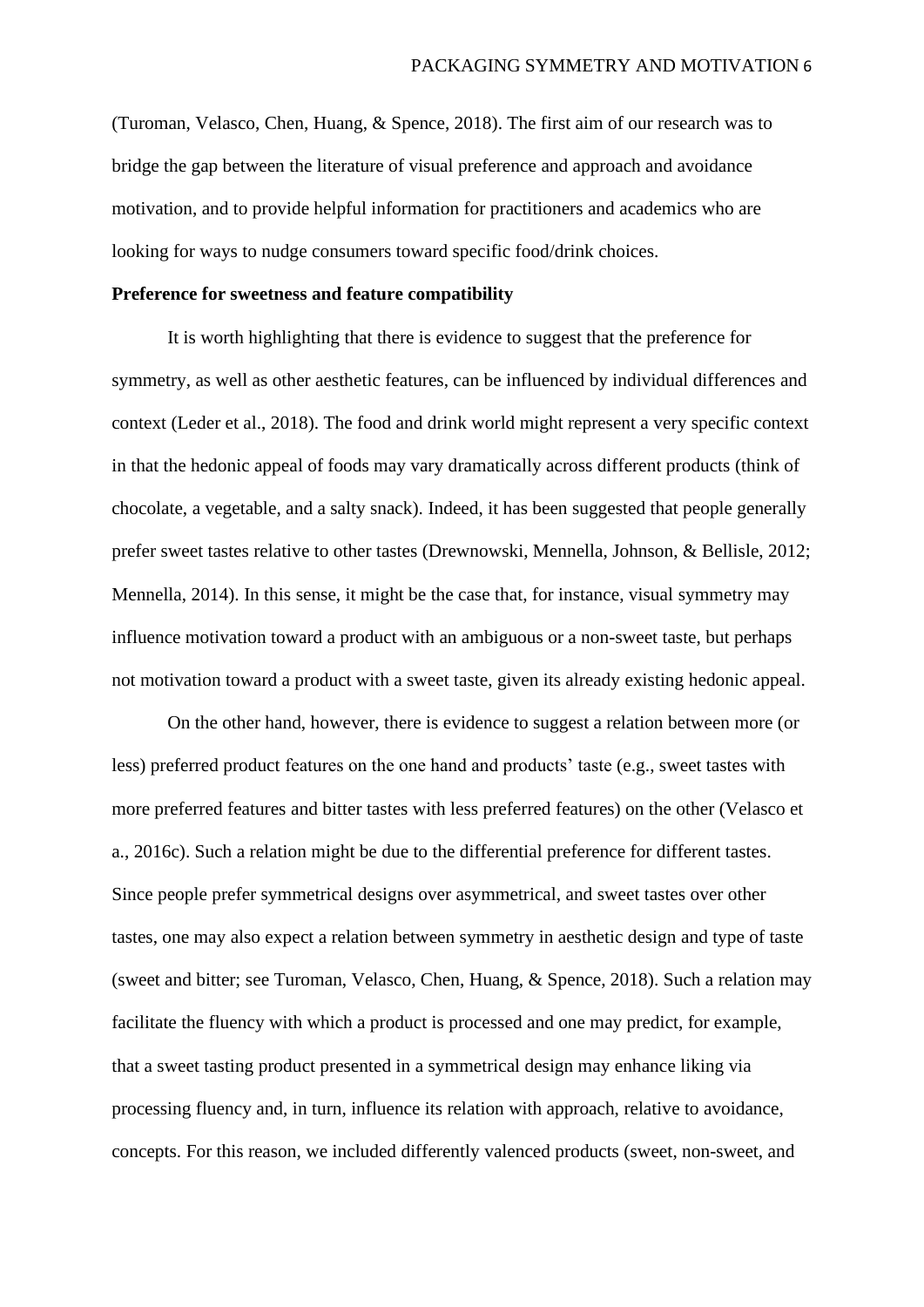non-food) in order to evaluate people's associations between symmetry and approach (vs avoidance) words for different product types.

With the above in mind, the second aim of our research was to study how symmetry/product taste congruency would influence people's approach and avoidance associations. From the perspective of crossmodal correspondences theory, they congruency between a product's visual characteristics (symmetry) and a product's taste (sweet), based on their valence, may increasing the appeal of the product (e.g., Velasco et al., 2016). As a consequence, this correspondence may lead to stronger associations with approach and avoidance categories. From a different perspective, symmetry, as a powerful visual cue that influences consumer preference, may act solely (independently of product taste) in driving consumer's approach and avoidance associations through the ease with which it is processed and its already strong influence on liking (Bigoin-Gagnan & Lacoste-Badie, 2018).

## **The present study**

To test the aforementioned ideas, we conducted two experiments, one exploratory and one confirmatory, involving forced choice tasks. In Experiment 1, we manipulated both product type (sweet, non-sweet, and non-food) and design symmetry (baseline, symmetrical, asymmetrical left, and asymmetrical right). In Experiment 2, we sought to replicate the results of Experiment 1. Overall, our study links the literature on visual aesthetic properties with that of approach and avoidance motivation in the context of food packaging and, more broadly, consumer behaviour. All manipulations, variables analysed, and data exclusions are reported for both studies.

#### **Experiment 1**

In Experiment 1, we evaluated the extent to which participants associate symmetrical and asymmetrical designs with approach and avoidance words. We also evaluated whether such designs are differently associated with approach and avoidance words when compared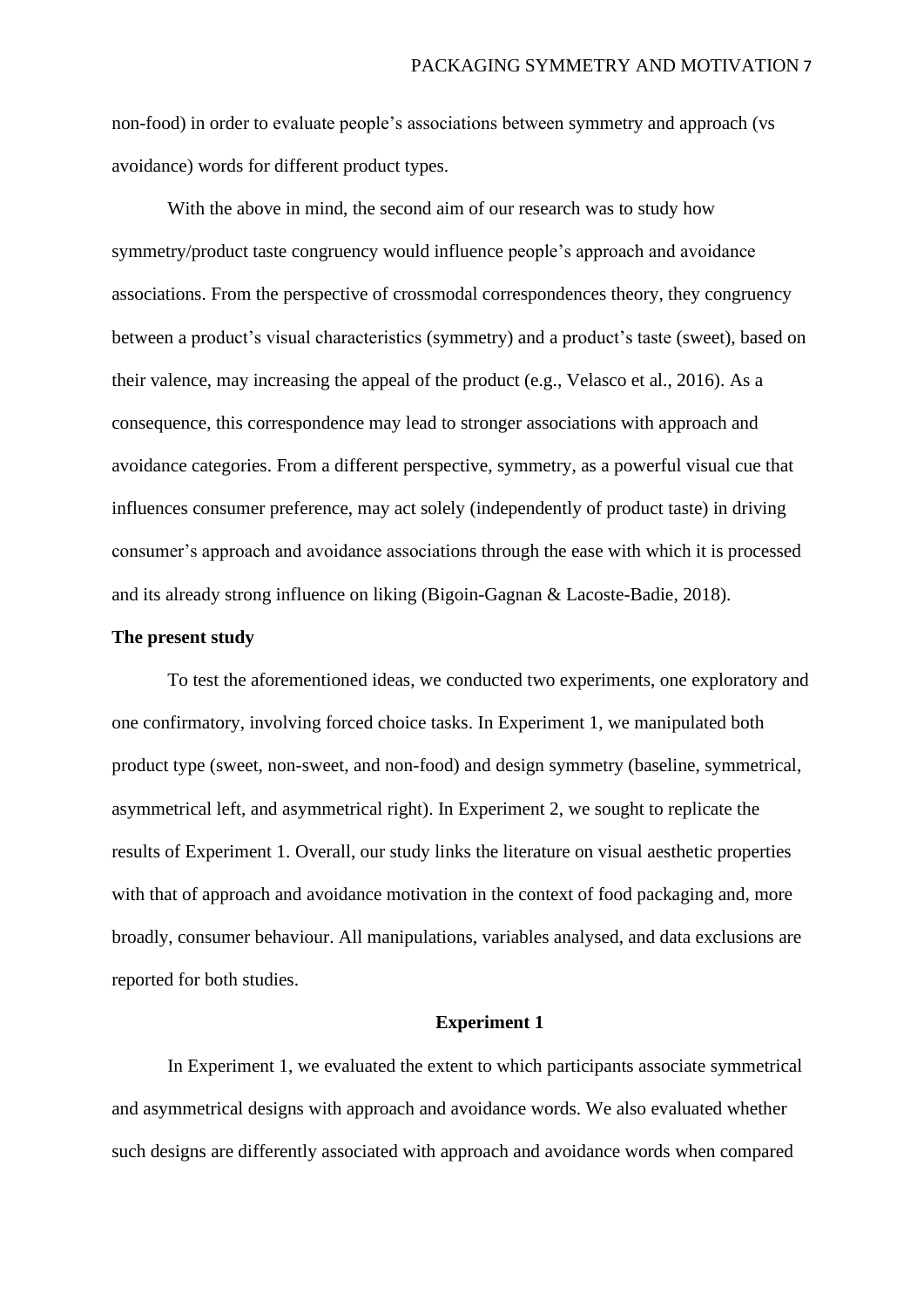with packages without a design element (baseline). Given that there is a natural tendency for people to prefer and to approach sweetness, relative to other tastes (Mennella, 2014), in the present experiment we also manipulated product type, in order to assess the extent to which the relation between visual symmetry and approach and avoidance categories is influenced by the valence of the product.

# **Methods and materials**

**Participants.** 172 participants were recruited from Prolific Academic [\(http://prolific.ac/\)](http://prolific.ac/) to take part in Experiment 1 in exchange for £2.70. The experiment was designed and performed on Xperiment 3 software (see Woods et al., 2015, [www.xperiment.mobi\)](http://www.xperiment.mobi/) and lasted for approximately 27 minutes, on average. Data from three participants, who reported that they were not fluent in English, were excluded from the analyses *a priori* (final  $n = 169$ , age range = 18-66 years,  $M = 36.30$  years,  $SD = 11.90$ ,  $F$ *emales* = 80).

**Apparatus and materials.** The base stimuli set consisted of 30 black and white images, with similar levels of luminance  $(M = 230.82, SD = 16.25$  pixel luminance), 10 of typically sweet food and drink products (apple juice, cake, candy, chocolate, cookies, cupcakes, honey, jam, soda, and sugar), 10 of typically non-sweet food and drink products (beer, chips, coffee, corn, ketchup, meat, milk, olives, peanut, and salad), and 10 of non-food products (CD case, detergent, glass, headphones, lightbulb, moisturizing cream, pen, paint spray, t-shirt, and USB charger). Four versions of each stimulus were created (for a total of 120 images): One without a design element (baseline), one with a centred design element (symmetrical), one with the design element off centre to the left (asymmetrical left), and one with the design element off centre to the right (asymmetrical right, see Figure 1, for examples and see https://osf.io/7t45w/, to access the full stimuli set and data from Experiments 1 and 2). The design elements were centred with respect to the furthest edge of each side (right/left)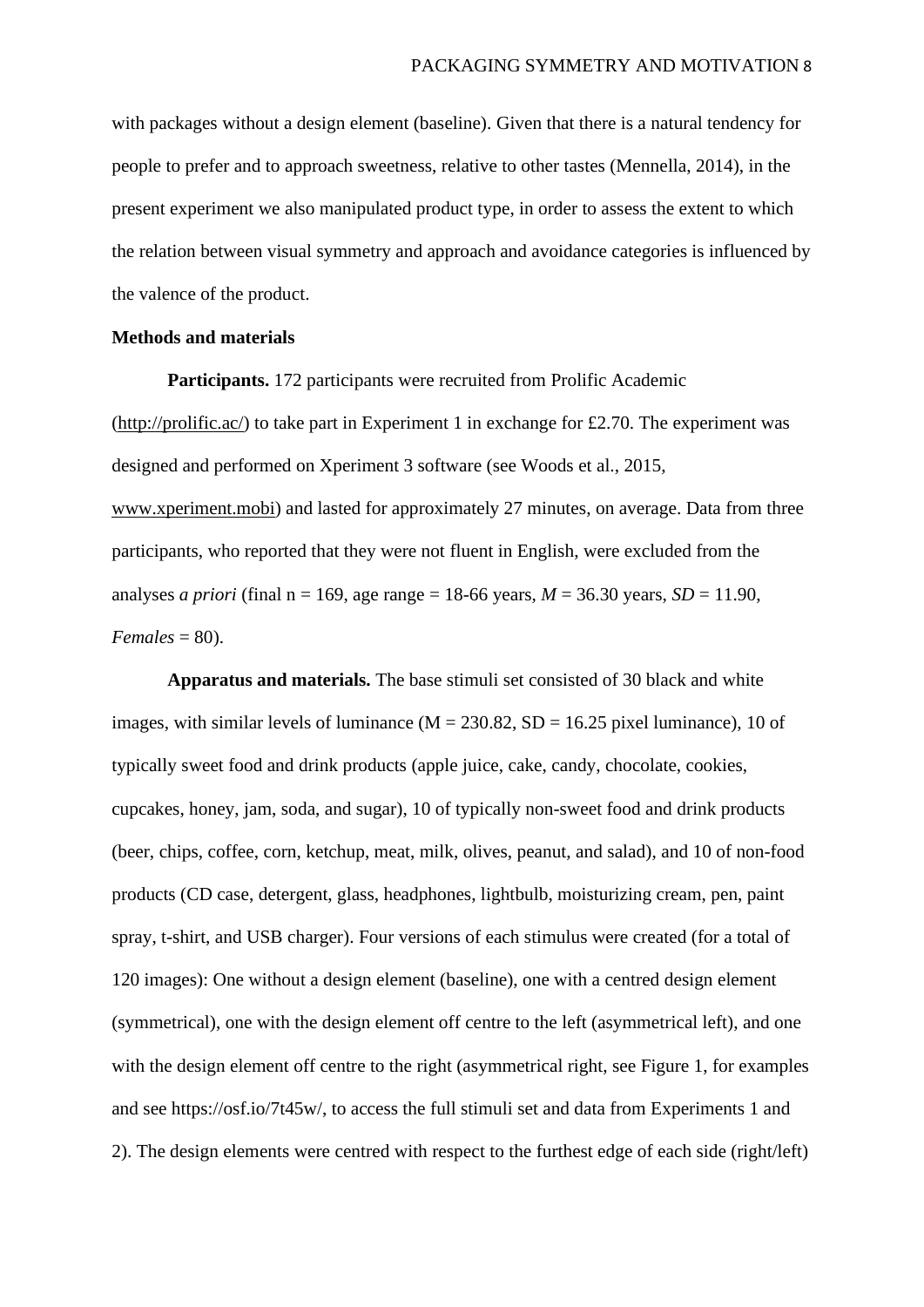of every package. For the asymmetrical stimuli the element was shifted 20% toward the left/right furthest edge of the package, with respect to the centre. When the element of a package was surrounded by a circle or rectangle (see Figure 1A and 1B), the element was moved 20% toward the edge of the circle/rectangle, with respect to the centre.





Five pairs of approach/avoidance words used in previous research (Fetterman, Ode, and Robinson, 2013; Velasco et al., 2016b) were used in this experiment: Approach–avoid, advance–retreat, seek–escape, pursue–evade, and proceed–withdraw.

**Design and procedure.** The experiment used a 3 x 4 within-participants experimental design with the factors of product type (sweet, non-sweet, and non-food) and symmetry (baseline, symmetrical, asymmetrical left, and asymmetrical right). After participants agreed to take part in the study (by signing a standard consent form), they were asked some demographic questions (sex, English proficiency, age, and country of origin). Then, they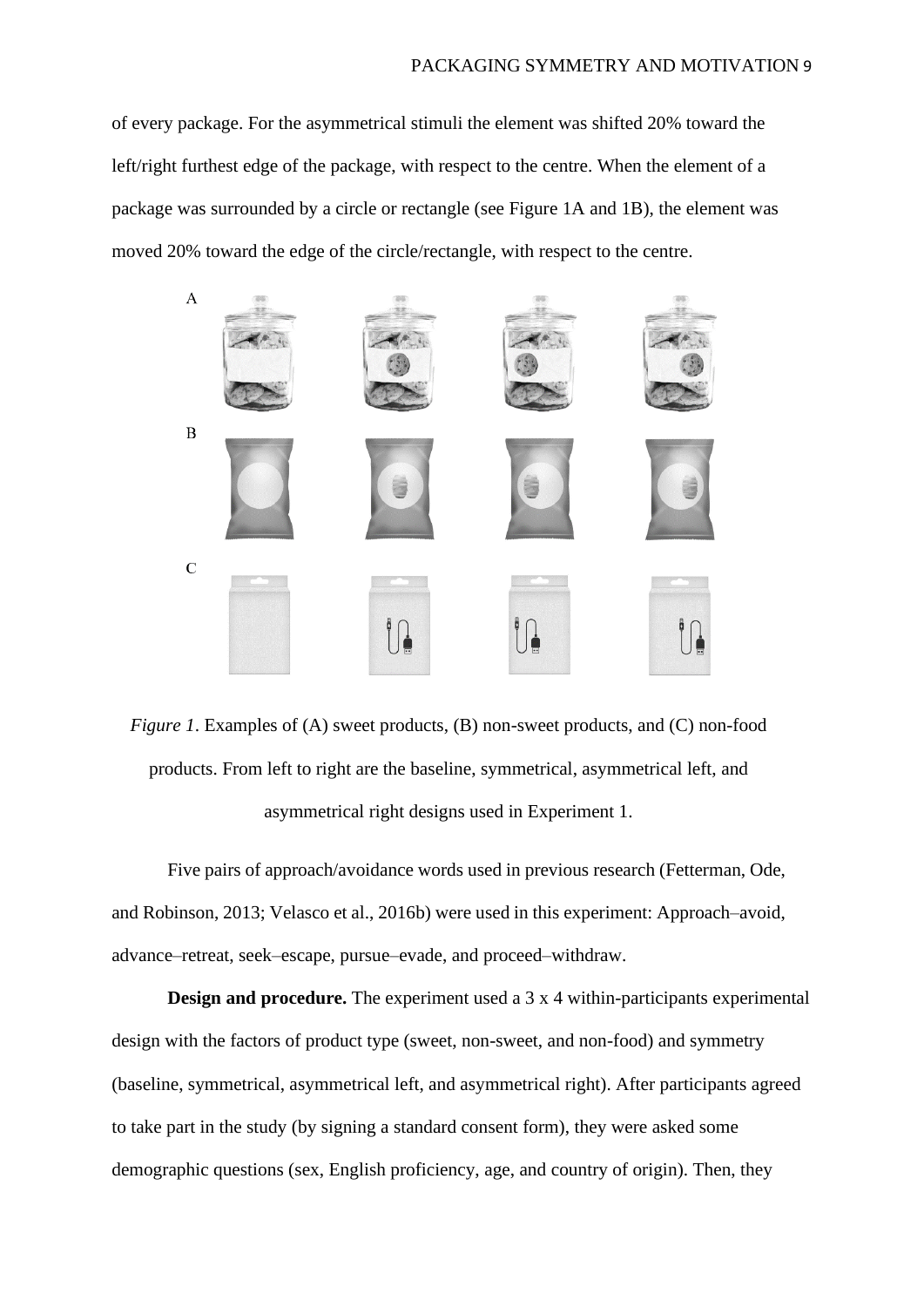moved on to five practice trials (selected at random from the experimental trials) in which they were instructed to press 'z' (left) and 'm' (right) to indicate which attribute (from the corresponding pair of approach-avoidance words that appeared on the left and right side of the product) they associated with the product that appeared on the screen. Each trial started with a fixation cross (500-1250 ms, randomly determined), followed by the product with a word on each side of the product corresponding to an approach and avoidance word pair (see Figure 2, for a schematic representation of a trial). Participants were instructed to respond promptly and were told that each trial should take a few seconds to complete.



*Figure 2*. Schematic representation of a trial in Experiment 1.

After completing the five practice trials, participants started the actual experiment. The 30 base stimuli, in their four versions, were presented five times, one for each approach and avoidance word pair, for a total of 600 trials. The trials were presented in random order across three blocks (there was a short break every 200 trials). Again, participants were instructed to press "z" or "m" to indicate whether they associated the product with the word presented on the left or right side of the product, which would correspond to a given approach and avoidance word pair. The position of these words was randomized for each stimulus across participants (but held constant for each participant – that is, a given participant would always have, for example, 'evade' on one side and 'pursue' on the other) to avoid any position effects (see Figure 2).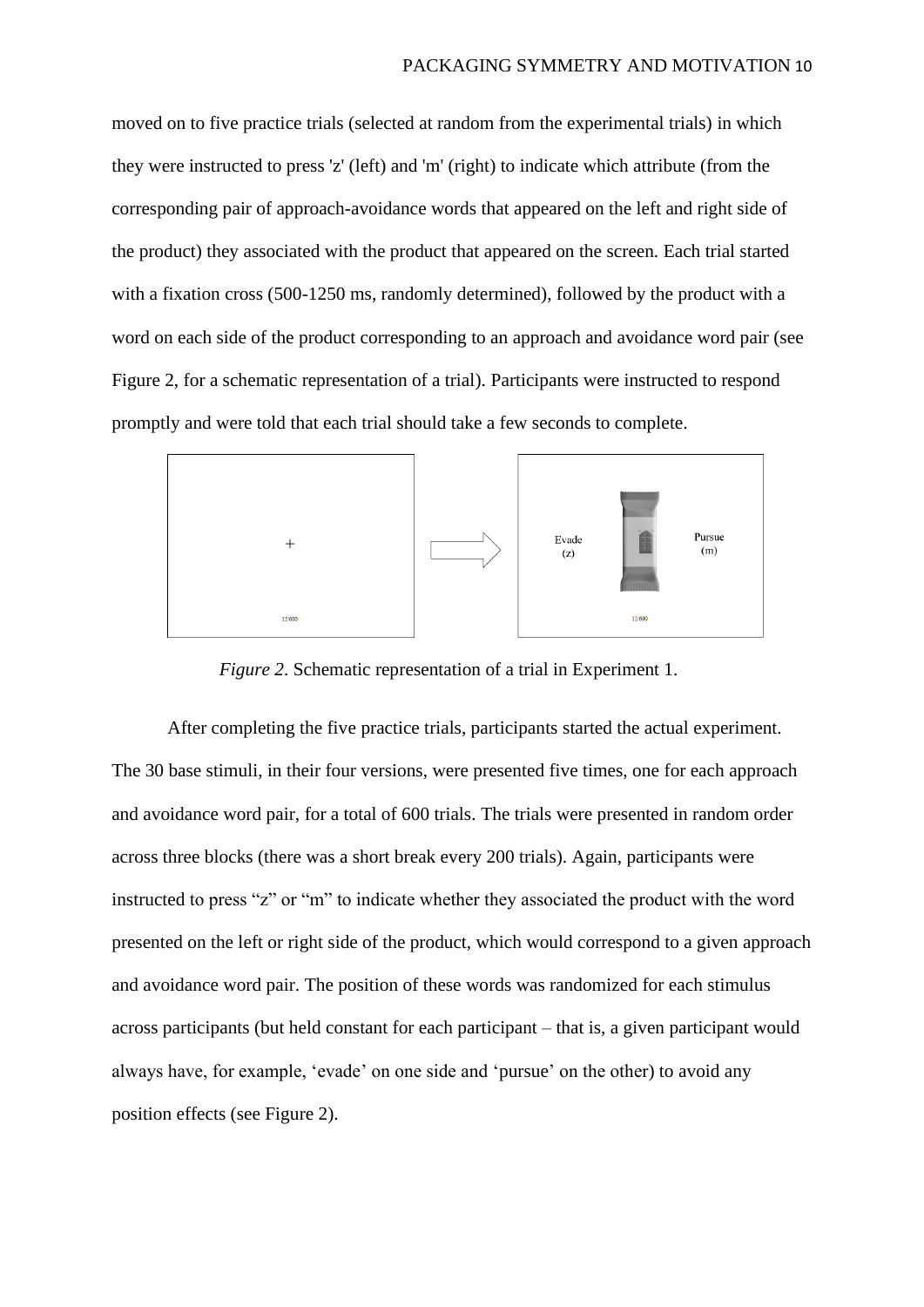**Analyses.** The word choice data (approach vs. avoidance words) were aggregated as a function of product type and symmetry, and analysed by means of a 3 x 4 analysis of variance-type statistic  $(ATS)^1$  in the R Statistical Software package ${nprLD}$  (Noguchi et al. 2012). Although many researchers are unaware of the advantages of robust alternatives relative to traditional parametric tests (e.g., traditional ANOVA), robust statistics ease many of the problems associated with traditional parametric tests such as assumption violations and outliers (Erceg-Hurn & Mirosevich, 2008; Wilcox, 2017). Significant main effects and interactions were further analysed with Bonferroni-Holm corrected Wilcoxon Signed Rank tests. Cliff's Delta (CD), as implemented in the {effsize} package in R (see [https://cran.r](https://cran.r-project.org/web/packages/effsize/effsize.pdf)[project.org/web/packages/effsize/effsize.pdf\)](https://cran.r-project.org/web/packages/effsize/effsize.pdf), was used as a measure of effect size; the value ranges from -1 to 1, where 0 means total overlap and 1 and -1 mean no overlap between the distributions (Cliff, 1996).

### **Results and discussion**

The analysis revealed a significant main effect of symmetry,  $F_{\text{ATS}}(1.82, \infty) = 53.01$ , *p*  $< .001$ , but did not reveal an effect of product type,  $F_{\text{ATS}}(1.93, \infty) = 2.03$ ,  $p = .133$ . The interaction between product type and symmetry was also significant,  $F_{\text{ATS}}(3.17, \infty) = 5.10$ , *p* = .001 (see Figure 3, for a visual representation of the results).

 $1$  Note that, whilst the numerator degrees of freedom are available in the ANOVA-type statistic, the denominator's are supposed to be infinity because "…a finite denominator degrees of freedom tends to provide very conservative results with an increase in the number of levels in the within-subjects factor, leading to a low power" (see supporting appendices in Marmolejo-Ramos et al., 2013, p. 3-4; see also Bathke et al., 2009; Noguchi et al., 2012).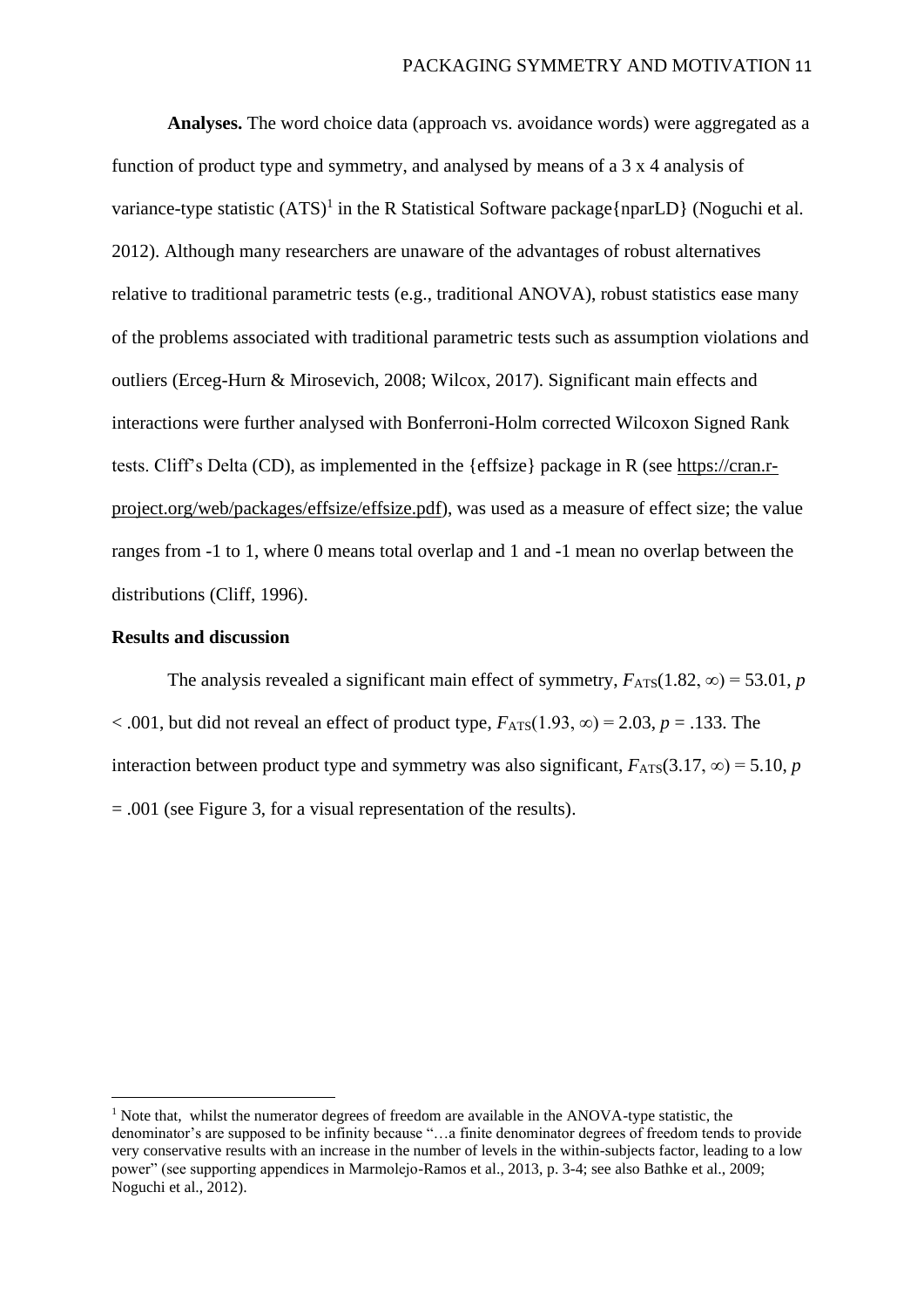

*Figure 3.* Boxplot corresponding to the percentage of approach/avoidance words selected as a function of product type and design symmetry in Experiment 1. Boxplots visualize the distribution of the data based on the minimum value, first quartile, median, third quartile, and maximum value (Weissgerber, Milic, Winham, & Garovic, 2015). The points that are shown individually are those that fall in the lower or upper percentiles.

Participants associated the symmetrical ( $p < .001$ , CD = .488, 95% CI [.374, .587]), asymmetrical left ( $p < .001$ , CD = .356, 95% CI [.236, .466]), and asymmetrical right ( $p <$ .001,  $CD = .368, 95\%$  CI [.248, .477]) product designs with approach words more often than the baseline product designs. Moreover, participants associated the symmetrical designs with approach words more often than the asymmetrical left ( $p < .001$ , CD = .168, 95% CI [.045, .286]) and asymmetrical right (*p* = .001, CD = .162, 95% CI [.039, .280]) designs. The difference between the asymmetrical left and asymmetrical right designs was not significant (*p* = .437, CD = .011, 95% CI [-.112, .134]).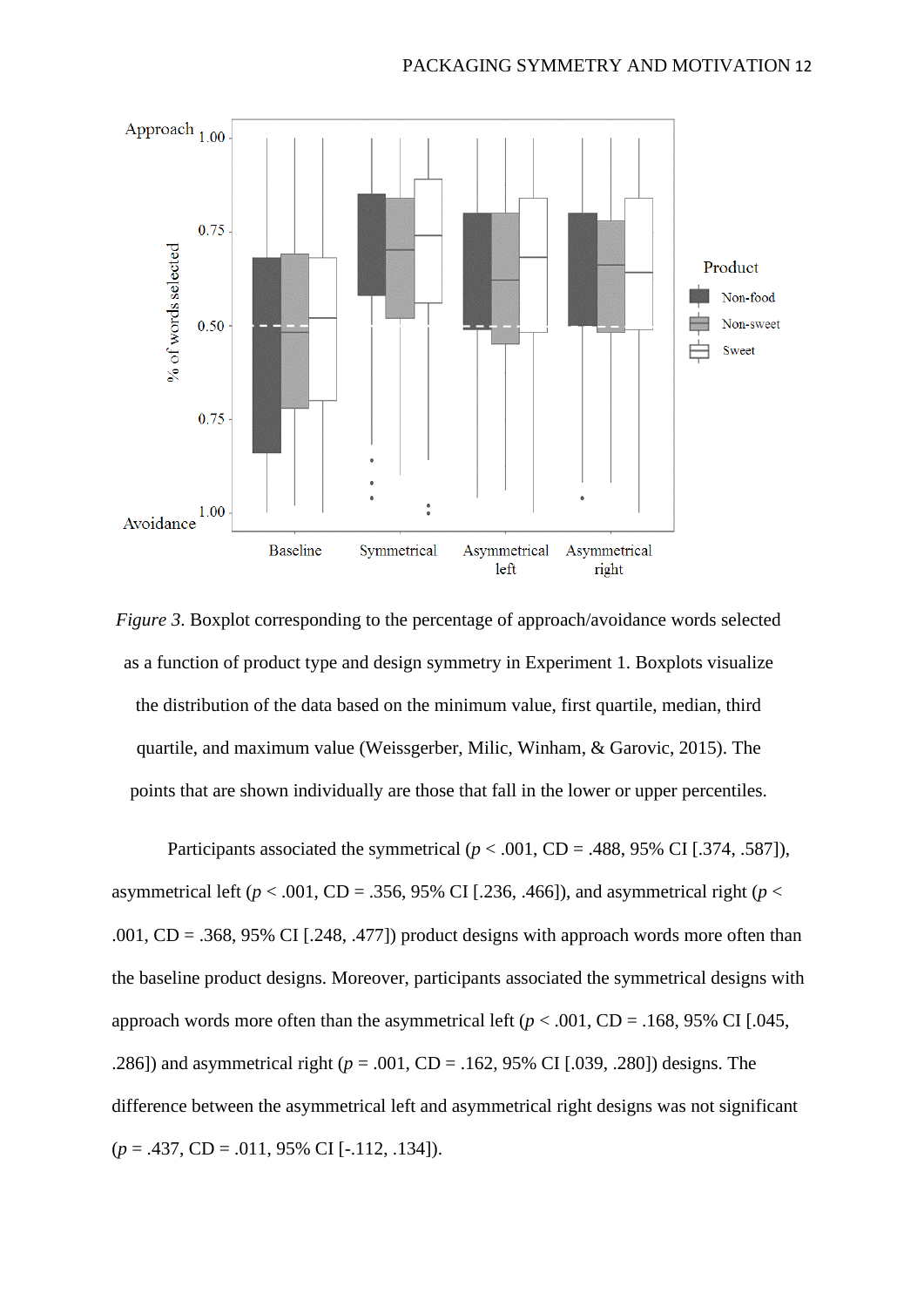Based on our hypothesis, the interaction term was further assessed by looking at whether the baseline, symmetrical, and asymmetrical designs differed in their association with approach/avoidance words as a function of product type. The analyses are presented for each product type. For the 1) non-food products, participants selected fewer approach words for the baseline designs than the symmetrical  $(p < .001, CD = .495, 95\% \text{ CI}$  [.381, .594]), asymmetrical left ( $p < .001$ , CD = .374, 95% CI [.254, .482]), and asymmetrical right ( $p <$ .001, CD = .390, 95% CI [.270, .498]) designs. In addition, they selected more approach words for the symmetrical designs than the asymmetrical left ( $p < .001$ , CD = .178, 95% CI [.055, .295]) and asymmetrical right (*p* < .001, CD = .160, 95% CI [.037, .279]) designs. No difference was found between the asymmetrical right and asymmetrical left designs ( $p = .365$ ,  $CD = .022, 95\% \text{ CI}$  [-.101, .144]). Similarly, for the 2) non-sweet products, participants selected fewer approach words for the baseline designs than the symmetrical ( $p < .001$ , CD = .396, 95% CI [.279, .502]), asymmetrical left (*p* < .001, CD = .270, 95% CI [.148, .384]), and asymmetrical right ( $p < .001$ , CD = .290, 95% CI [.168, .403]) designs. In addition, participants selected more approach words for the symmetrical designs than the asymmetrical left designs ( $p < .001$ , CD = .140, 95% CI [.017, .259]), though not the asymmetrical right designs ( $p = .275$ , CD =  $.126$ , 95% CI [.003, .246]). No difference was found between the asymmetrical right and asymmetrical left designs ( $p = .275$ , CD = .019, 95% CI [-.104, .142]). Lastly, for the 3) sweet products, participants selected fewer approach words for the baseline designs than the symmetrical ( $p < .001$ , CD = .435, 95% CI [.320, .538]), asymmetrical left ( $p < .001$ , CD = .307, 95% CI [.186, .419]), and asymmetrical right ( $p <$ .001,  $CD = .301, 95\%$  CI [.180, .413]) designs. In addition, they selected more approach words for the symmetrical designs than the asymmetrical left ( $p = .002$ , CD = .137, 95% CI [.014, .257]) and asymmetrical right ( $p < .001$ , CD = .150, 95% CI [.027, .269]) designs. No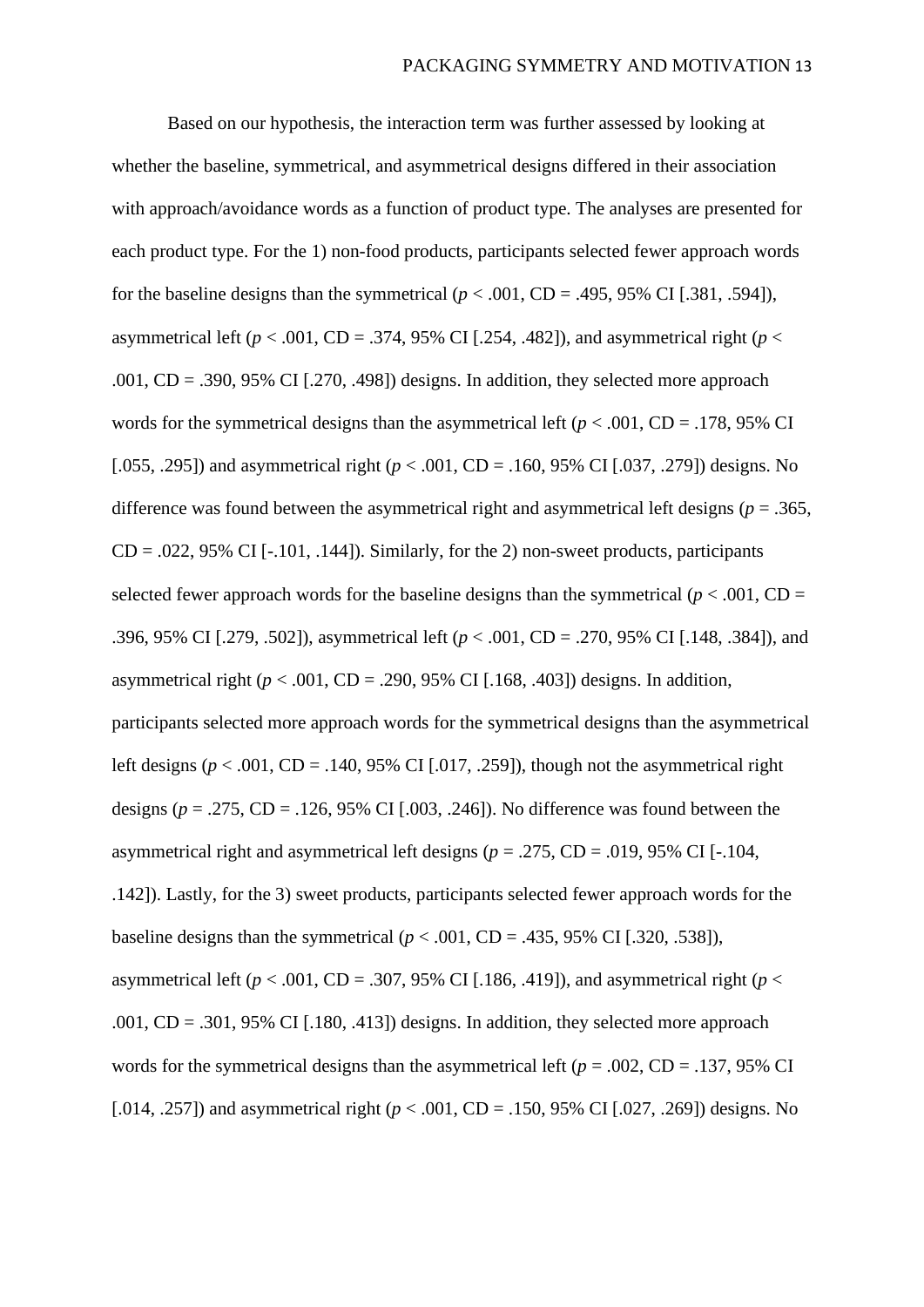difference was found between the asymmetrical right and asymmetrical left ( $p = .156$ , CD = .010, 95% CI [-.113, .133]) designs.

In order to assess the effect of the symmetrical relative to the asymmetrical and baseline designs (Velasco et al., 2016b), we aggregated the data of the asymmetrical left and right designs and performed a 3 (baseline, symmetrical, asymmetrical) x 3 (sweet, non-sweet, non-food) ATS. A significant main effect of symmetry,  $F_{\text{ATS}}(1.61, \infty) = 65.98$ ,  $p < .001$ , and a significant interaction between product type and symmetry,  $F_{\text{ATS}}(2.47, \infty) = 6.21$ ,  $p < .001$ , were observed. The effect of product type was not significant,  $F_{\text{ATS}}(1.92, \infty) = 2.09$ ,  $p = .125$ . Participants associated the symmetrical designs with approach words more often than the baseline ( $p < .001$ , CD = .488, 95% CI [.374, .587]) and asymmetrical ( $p < .001$ , CD = .173, 95% CI [.050, .290]) designs, and the asymmetrical designs were associated with approach words more strongly than the baseline designs  $(p < .001, CD = .361, 95\% \text{ CI}$  [.241, .471]).

As for the interaction term, given our hypothesis, we evaluated the differences between symmetry levels as a function of product type. For the 1) non-food products, participants responded with approach words more often to the symmetrical designs than the baseline ( $p < .001$ , CD = .495, 95% CI [.381, .594]) and asymmetrical ( $p < .001$ , CD = .180, 95% CI [.057, .297]) designs, and to the asymmetrical designs more often than the baseline designs (*p* < .001, CD = .380, 95% CI [.260, .489]). For the 2) non-sweet products, participants responded with approach words more often to the symmetrical designs than the baseline ( $p < .001$ , CD = .396, 95% CI [.279, .502]) and asymmetrical ( $p = .027$ , CD = .137, 95% CI [.014, .257]) designs, and to the asymmetrical designs more often than the baseline designs ( $p < .001$ , CD = .282, 95% CI [.160, .396]). For the 3) sweet products, participants responded with approach words more often to the symmetrical designs than the baseline (*p* < .001, CD = .435, 95% CI [.320, .538]) and asymmetrical (*p* < .001, CD = .151, 95% CI [.028, .270]) designs, and to the asymmetrical designs more often than the baseline designs (*p* <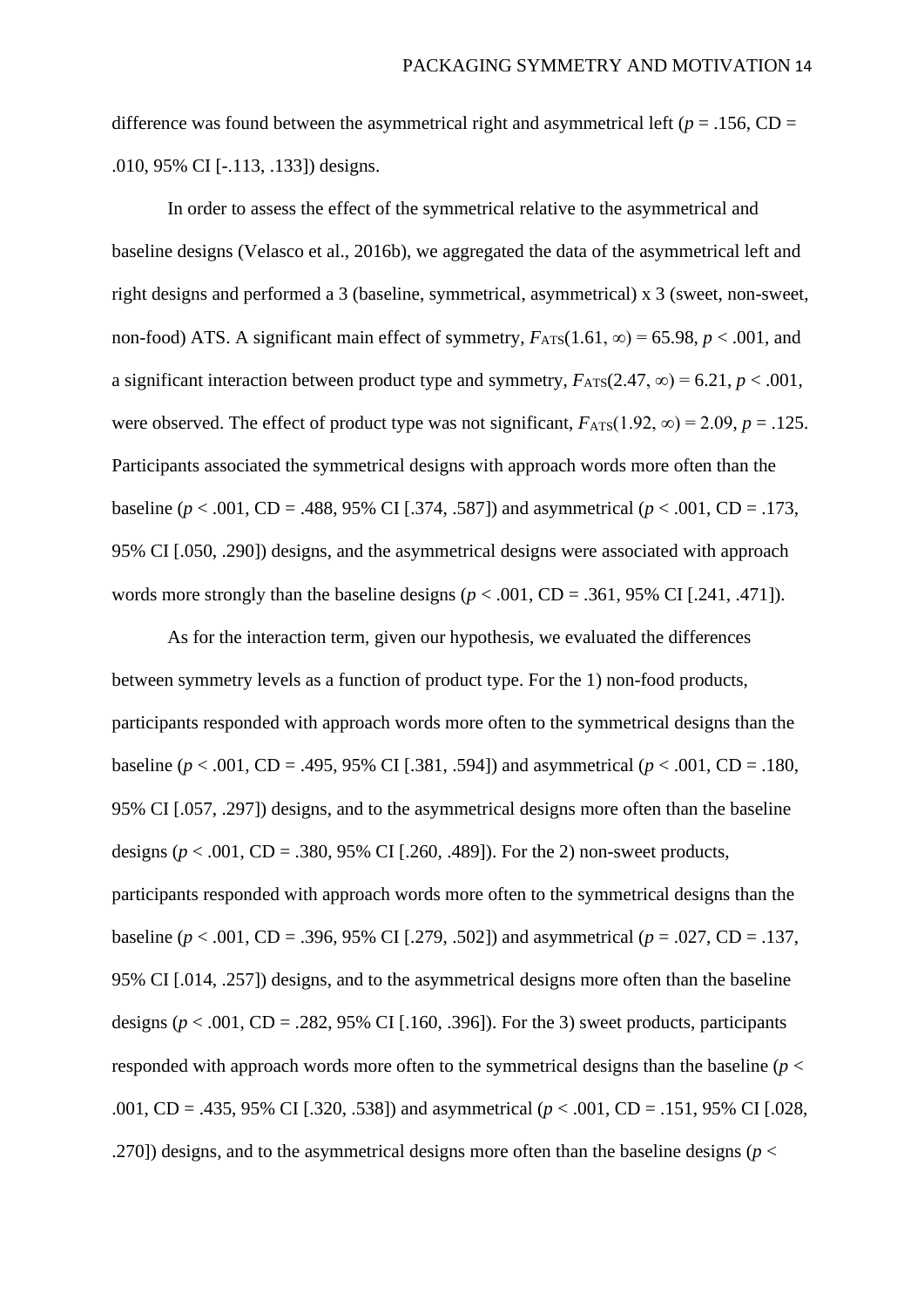.001,  $CD = .303, 95\%$  CI [.182, .415]). Here, it is important to look at the effect sizes. In all product conditions, the results are symmetry > asymmetry > baseline in approach associations, where the effect size is always larger when comparing symmetry vs. baseline and asymmetry vs. baseline, though with some product-specific differences. This suggests that having a design element, symmetrical or asymmetrical yields a stronger approach response than not having it (baseline), something which might be even more important in the case of non-food products and sweet products, relative to non-sweet products.

To summarize, in Experiment 1 we found evidence for the idea that participants 1) associate symmetrical packaging designs with approach words more often than baseline or asymmetrical designs, and 2), asymmetrical designs with approach words more often than baseline designs. These results appear to be consistent across both food (sweet and nonsweet) and non-food products. In Experiment 2, we dropped the baseline condition and aimed to replicate and confirm the results of Experiment 1. We excluded the baseline design in Experiment 2 because the results of Experiment 1 demonstrated that both of the other designs (symmetrical and asymmetrical) differed significantly from it in terms of the approach/avoidance word associations. Moreover, given that most packages and labels generally include design elements in the real marketing environment, our main interest focused on how the relative difference between symmetrical and asymmetrical designs is associated with approach and avoidance.

#### **Experiment 2**

# **Methods and materials**

100 English-speaking participants (*M* = 35.97 years, *SD* = 13.34, *Females* = 61) between the ages 18 and 68 years were recruited from Prolific Academic to take part in the experiment in exchange for £2.0. The experiment lasted for approximately 23 minutes, on average.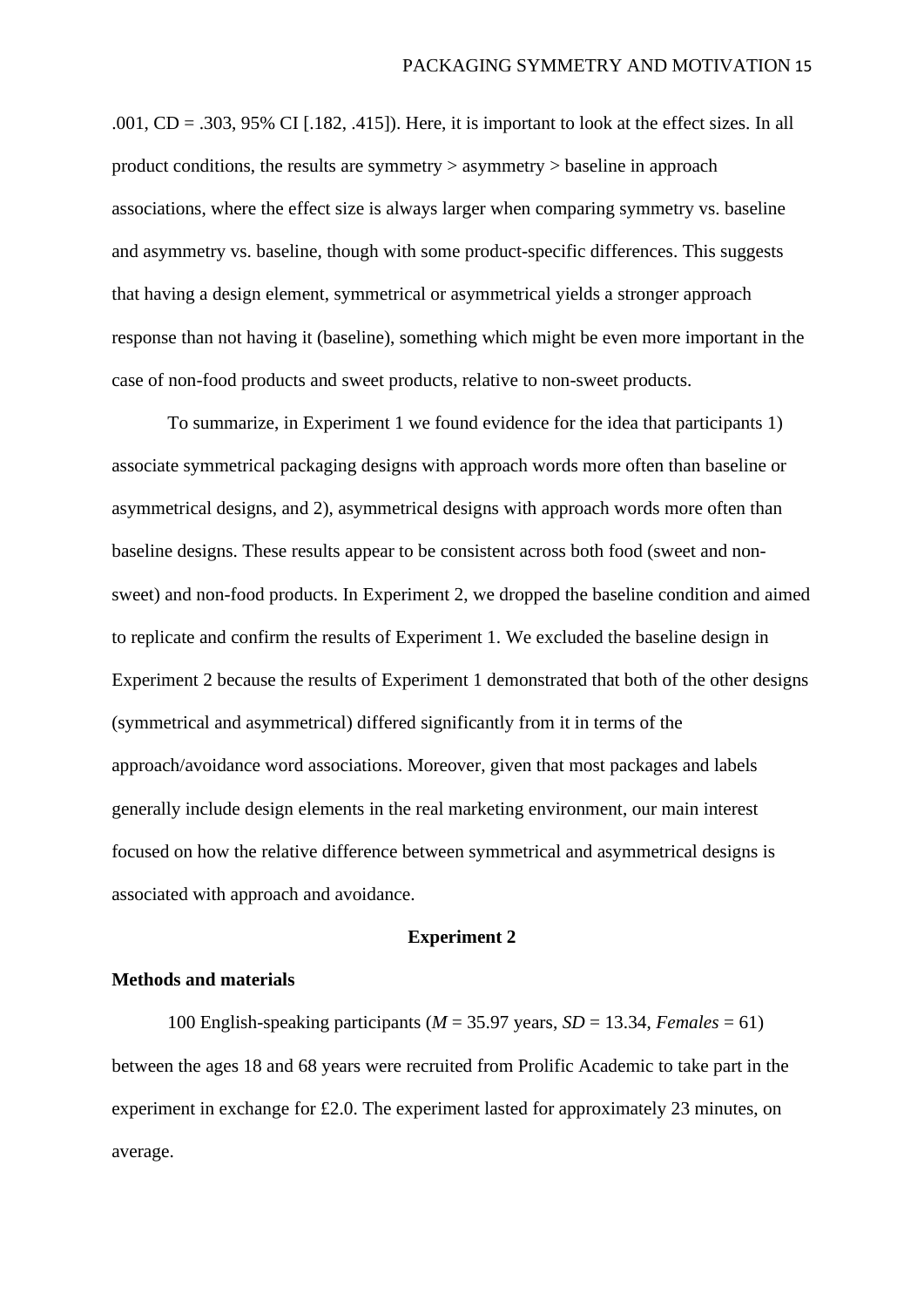The apparatus and materials, procedure, and analyses were the same as those used in Experiment 1. This experiment followed a 3 x 3 within-participants experimental design with the factors product type (sweet, non-sweet, and non-food) and symmetry (symmetrical, asymmetrical right, and asymmetrical left). The same analyses performed in Experiment 1 were used in Experiment 2.

# **Results and discussion**

A significant main effect of symmetry,  $F_{\text{ATS}}(1.27, \infty) = 11.82$ ,  $p < .001$ , was observed. Neither product type,  $F_{\text{ATS}}(1.81, \infty) = 1.01$ ,  $p = .357$ , nor the interaction between product type and symmetry,  $F_{\text{ATS}}(3.80, \infty) = .27$ ,  $p = .888$ , were statistically significant (see Figure 4, for a visual representation of the results).



*Figure 4.* Boxplot corresponding to the percentage of approach/avoidance words selected as a function of product type and design symmetry in Experiment 2.

Participants associated the symmetrical designs with approach words more often than asymmetrical left ( $p = .004$ , CD = .186, 95% CI [.025, .337]) and asymmetrical right ( $p =$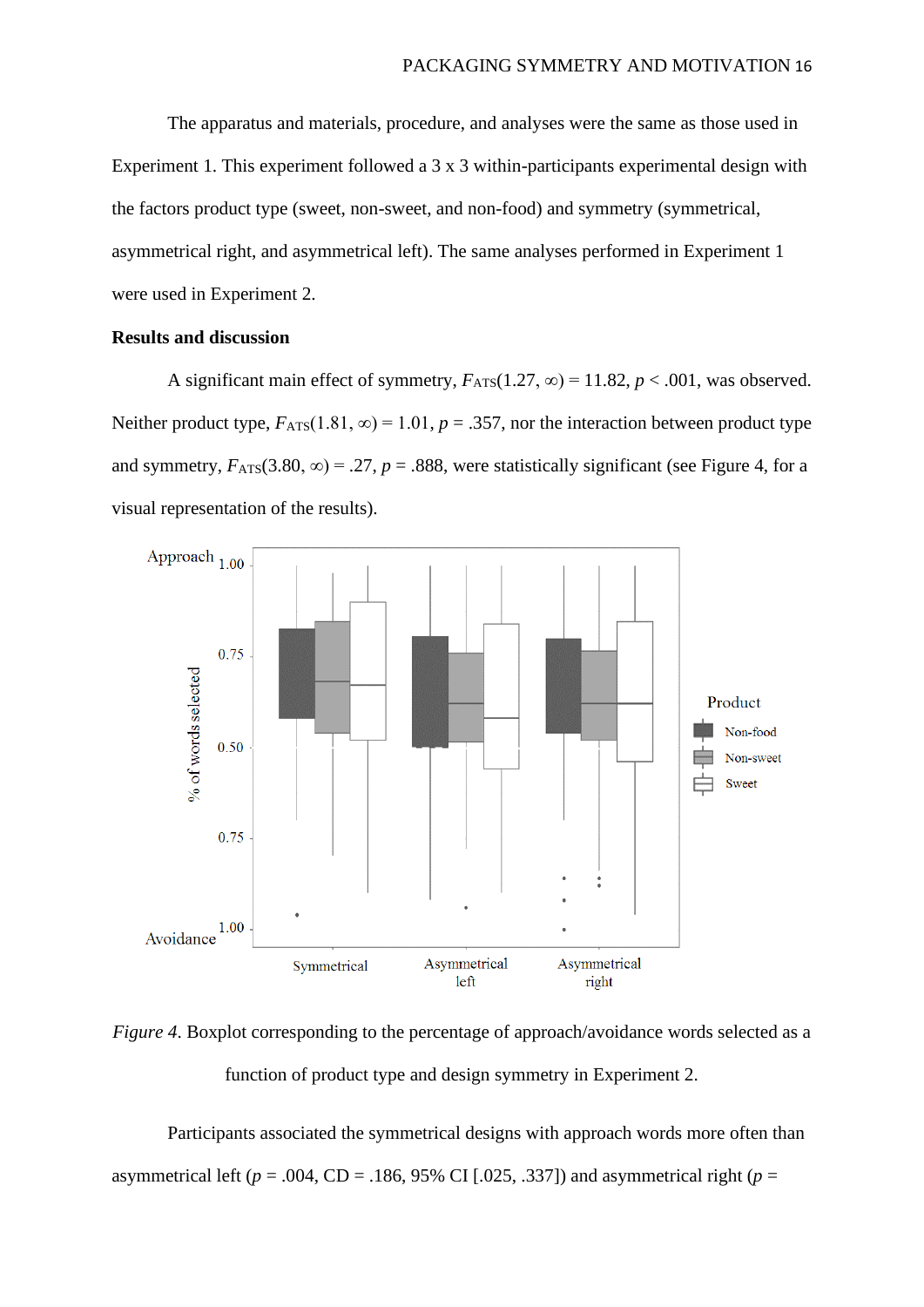.045,  $CD = .153$ , 95% CI [ $-.008, .306$ ]) designs. No difference between the asymmetrical left and asymmetrical right designs was observed  $(p = .215, CD = .034, 95\% \text{ CI}$  [-.127, .192).

As in Experiment 1, we also aggregated the data of the asymmetrical left and asymmetrical right designs and performed a 2 (symmetrical, asymmetrical) x 3 (sweet, nonsweet, non-food) ATS. A main effect of symmetry was observed,  $F_{\text{ATS}}(1.00, \infty) = 13.86, p$ <.001. No effects of product type,  $F_{\text{ATS}}(1.81, \infty) = .88$ ,  $p = .407$ , nor the interaction between product type and symmetry,  $F_{\text{ATS}}(1.92, \infty) = .46$ ,  $p = .622$ , were observed. Participants associated the symmetrical designs with approach words more often than the asymmetrical designs  $(CD = .180, 95\% \text{ CI}$  [.019, .332]).

In summary, Experiment 2 aimed to replicate and confirm the findings of Experiment 1. As hypothesized, the symmetrical designs were more often associated with approach words than the asymmetrical designs and this effect seems to hold across product types. Note that, in contrast with the results of Experiment 1, in this experiment we did not find an interaction between symmetry and product type. This is associated with the absence of the baseline condition, which yielded different effects relative to symmetry and asymmetry in each product type condition in Experiment 1.

# **General discussion**

The present research was designed to assess the relation between visual symmetry in food and drink packaging, and approach and avoidance words. In Experiment 1, several products of three categories, namely sweet, non-sweet, and non-food products, were presented to participants, without a design element, and with a symmetrical, asymmetrical left, or asymmetrical right design element. Results revealed that participants associated the symmetrical products more often with approach words than products without a design element or products with an asymmetrical design element. Experiment 2 replicated the findings of Experiment 1. Interestingly, we did not find strong evidence in our data for the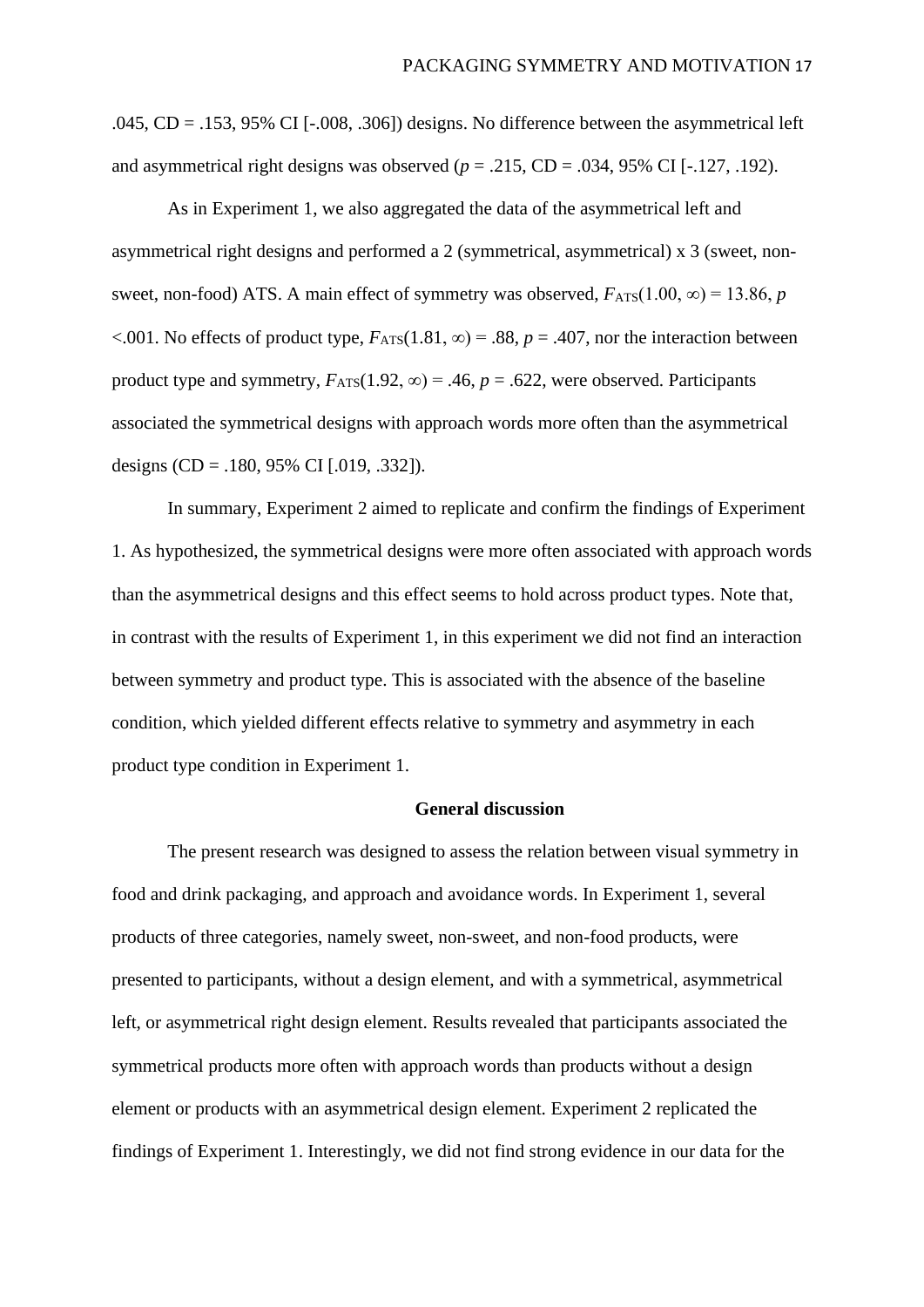existence of an effect of product type (sweet, non-sweet, non-food), nor of the interaction between design symmetry and product type.

Why are symmetrical packages more strongly associated with approach words than asymmetrical packages? A number of studies have provided robust evidence for the idea that humans evaluate symmetry as more attractive than asymmetry (Palmer et al., 2013). Research has suggested that symmetry may feel attractive in that it signals higher quality relative to asymmetry (Enquist & Arak, 1994) and in food contexts even nutritional value (Rodríguez, Gumbert, De Ibarra, Kunze, & Giurfa, 2004). Note that quality here is understood in the context of evolutionary biology where symmetry might signal higher phenotypic and genotypic make-up than asymmetry (Little, 2014). In this sense, one may expect that people have a tendency to approach products that signal high quality (e.g., symmetrical) and perhaps avoid (or at least not approach) those that signal low quality or are of ambiguous quality. Indeed, given that consumers judge a product through its packaging, visual aesthetic features of the packaging likely guide both consumers' evaluations and behaviour toward that product (Ampuero & Vila, 2006; Wang, 2013).

Notably, we included products with a different hedonic value. Overall, sweet foods tend to be more positively valenced than non-sweet foods and non-food products (which are neutral; Mennella, 2014). In that sense, and perhaps inconsistent with the results reported by Velasco et al. (2016b, Experiment 4) where object (not feature) valence seemed to override the effects of symmetry, the present research suggests that, independent of the kind of product, symmetry in design will increase the likelihood of a product being associated with approach-related concepts. The difference between the results reported here and those reported by Velasco et al. (2016b) might be a function of the way in which the design symmetry was manipulated. In the latter research, the manipulation was somewhat subtler relative to the present research. All-in-all, the results presented here suggest that aesthetic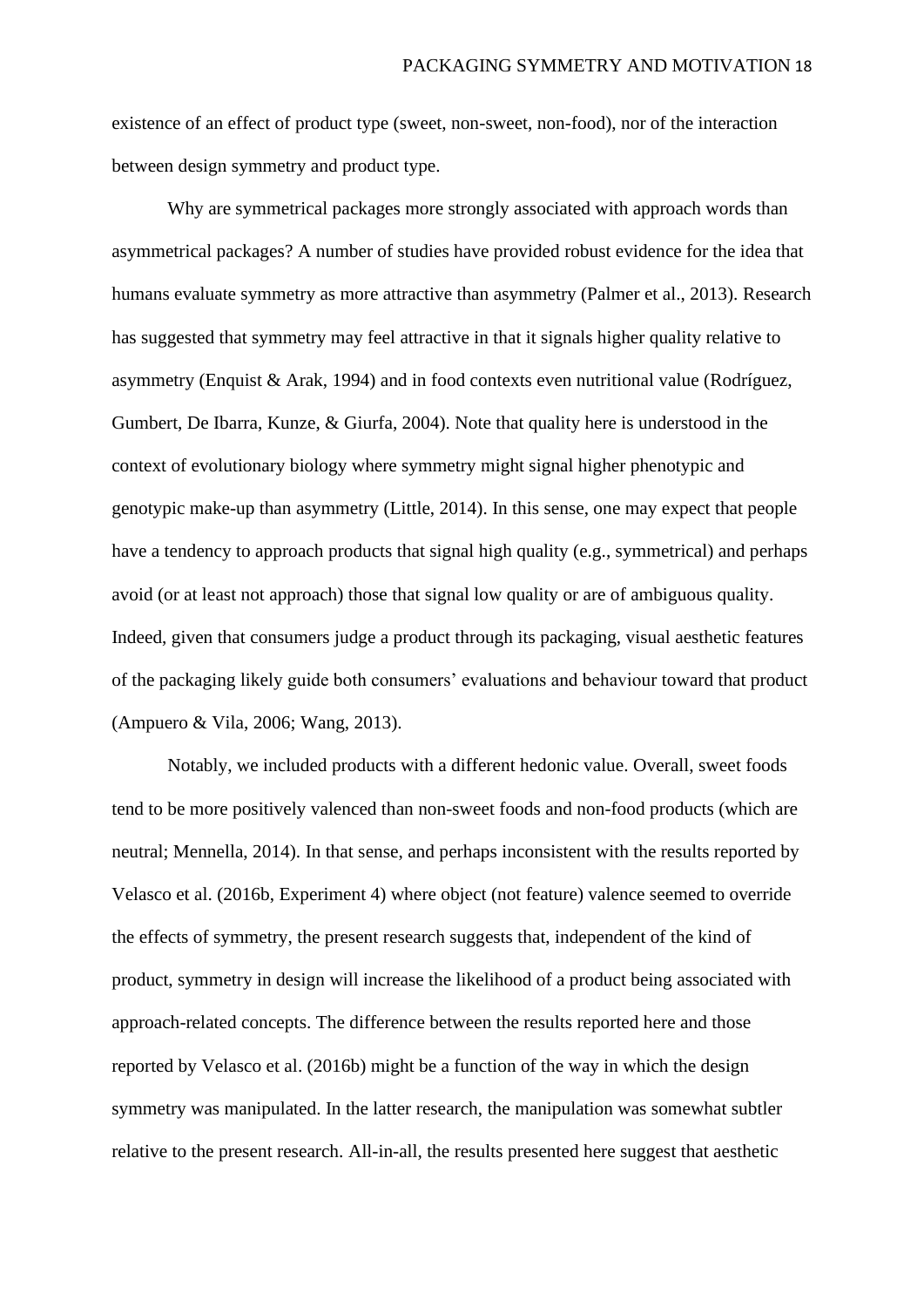manipulation of a product's packaging can influence consumers' associations with motivational categories, over and above the correspondence that these features have with the taste (hedonic appeal) of the product.

It is worth noting that the control (baseline) packages in Experiment 1 were less frequently associated with approach words than were the other packages. This is, perhaps, reminiscent of the literature on how plain packaging might be a means to remove differentiators that might influence consumer perception and behaviour (Gallopel-Morvan, Gabriel, Le Gall-Ely, Rieunier, & Urien, 2013). Whilst this has mostly been studied in the context of products such as tobacco (Freeman, Chapman, & Rimmer, 2008), it is important to consider the relevance of plain packaging in the context of food and drink products as well, given the significant challenges that sugar consumption currently poses to public health (Bollard, Maubach, Walker, & Mhurchu, 2016; Lustig, Schmidt, & Brindis, 2012). Indeed, above-and-beyond plain packaging, we suggest that both firms and scholars interested in public health should consider the aesthetic properties of food packaging, given the impact they can have on both preferences and motivational states. Several practical recommendations may derive from this research. For example, one may avoid using design elements in order to discourage a product's association with approach concepts or perhaps use symmetry in order to encourage/discourage a specific motivation toward a given product. One may even think of using different levels of visual symmetry in order to signal how good or bad a product may be, say, in terms of its effects on consumers' health.

There are a few limitations of the present research that future work should consider. First, attractiveness biases are generally multi-determined in that they not only involve visual features but also individual, social, and situational variables (Barclay, 2017). A product's packaging is multidimensional and with this in mind, the strong relation found between symmetry and appetitive categories in our work might be attributed to participants being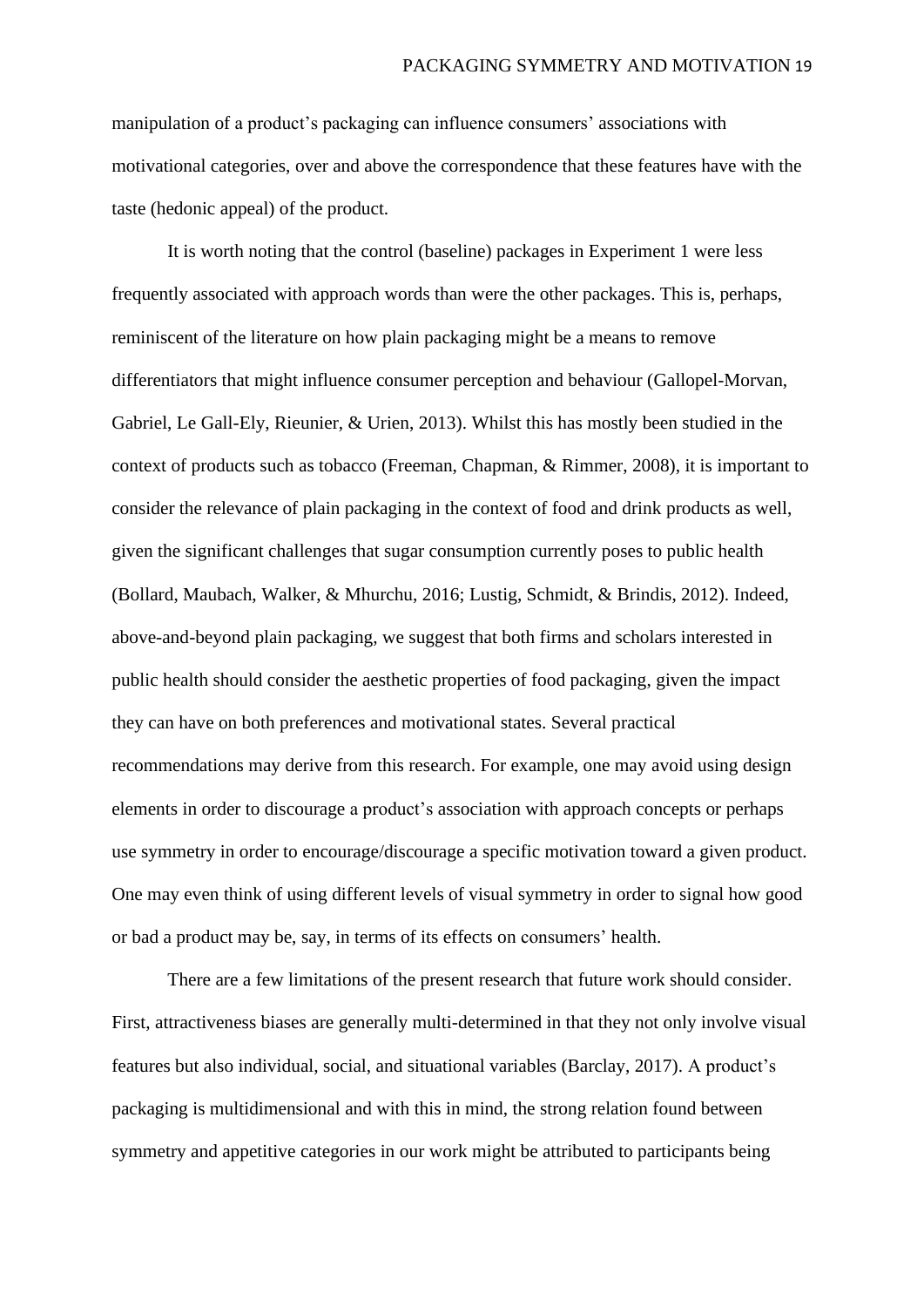exposed to a single consistent symmetry/asymmetry change throughout the experiment onto which they based their approach and avoidance word choices. Another limitation might be associated with the kinds of stimuli selected for each of the product categories chosen. Given the special value of sweet foods for humans (Mennella, 2014), one might have expected that sweet products would have evoked a stronger association to their corresponding packages and approach words, compared to the packages of other product types. Given that liking and wanting mechanisms are dissociable (Chatterjee & Vartanian, 2014), it might be the case that preference for sweetness does not always translate into approach associations.

To conclude, our results provide evidence for the idea that, all things being equal, packaging symmetry leads consumers towards specific motivational associations. We suggest that visual aesthetic properties of packaging can be used to guide consumers toward specific motivational associations. This is relevant for firms that are aiming to enhance their market performance and is also potentially interesting for those who want to discourage the consumption of certain products (e.g., those with high levels of sugar) in interest of public health.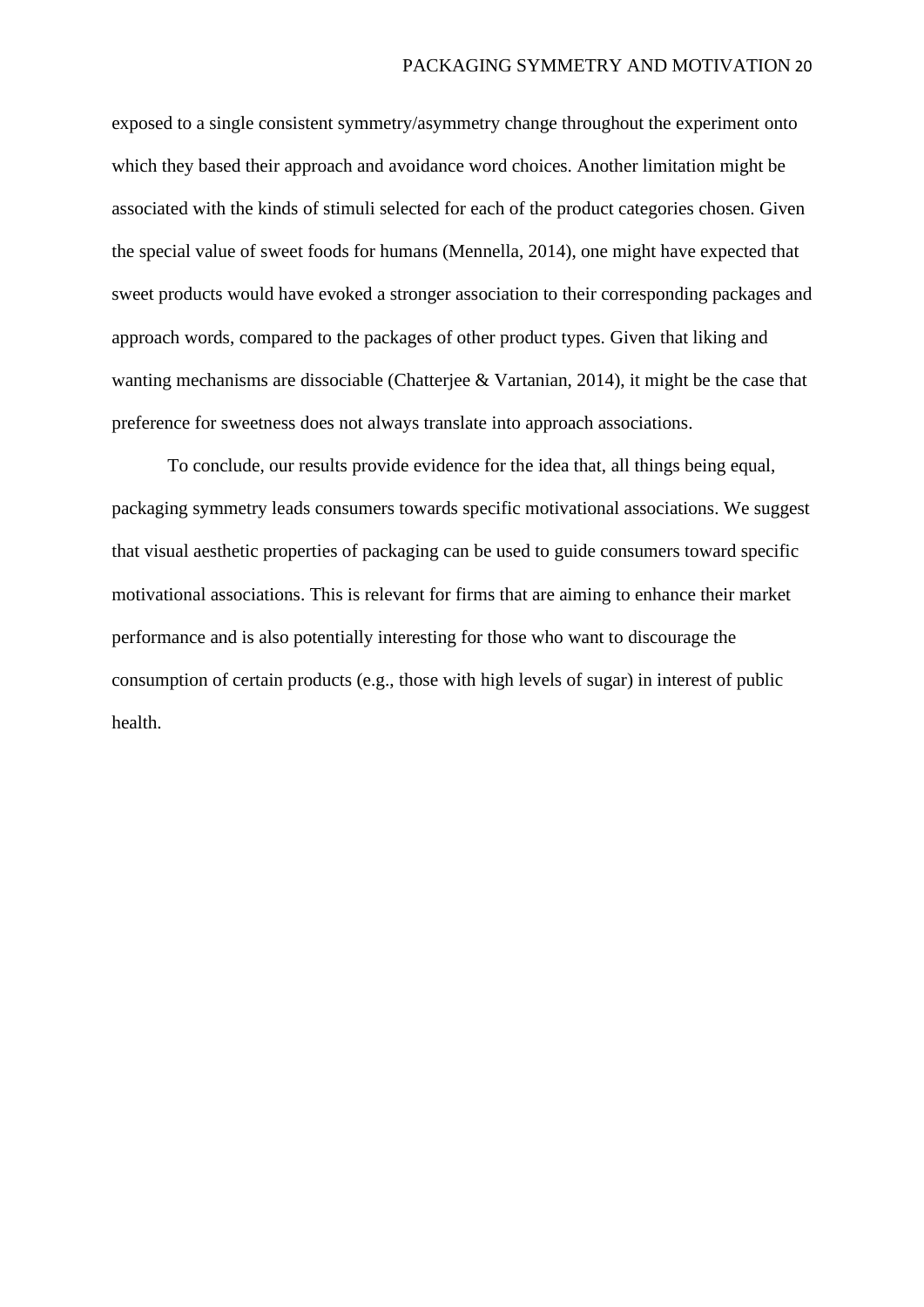# **Acknowledgements**

Carlos Velasco would like to thank the Research Funding from the Department of Marketing, BI Norwegian Business School.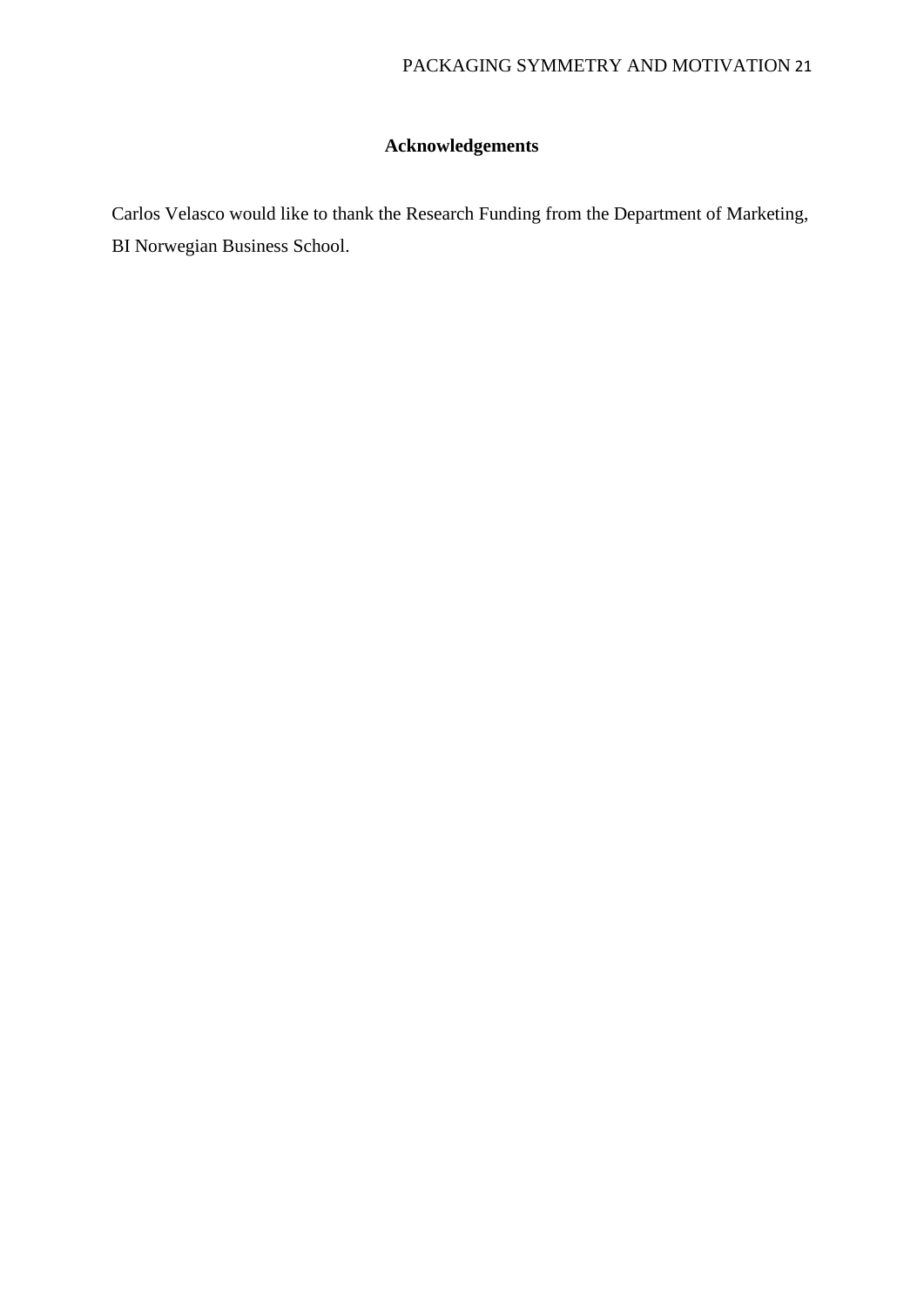#### References

- Ampuero, O., & Vila, N. (2006). Consumer perceptions of product packaging. *Journal of Consumer Marketing*, *23*(2), 100-112.
- Arnold, M. J., & Reynolds, K. E. (2012). Approach and avoidance motivation: investigating hedonic consumption in a retail setting. *Journal of Retailing*, *88*(3), 399-411.
- Bajaj, A., & Bond, S. D. (2018). Beyond Beauty: Design Symmetry and Brand Personality. *Journal of Consumer Psychology*, *28*(1), 77-98.
- Barclay, P. (2017). Attractiveness biases are the tip of the iceberg in biological markets. *Behavioral and Brain Sciences*, *40*: e21.
- Bathke, A.C., Schabenberger, O., Tobias, R.D., & Madden, L.V. (2009). Greenhouse-Geisser adjustment and the ANOVA-type statistic: Cousins or twins? *The American Statistician, 63*, 239-246.
- Bertamini, M., Makin, A., & Rampone, G. (2013). Implicit association of symmetry with positive valence, high arousal and simplicity. *i-Perception*, *4*(5), 317-327.
- Bertamini, M., Rampone, G., Makin, A. D., & Jessop, A. (2019). Symmetry preference in shapes, faces, flowers and landscapes. *PeerJ*, *7*:e7078.
- Bigoin-Gagnan, A., & Lacoste-Badie, S. (2018). Symmetry influences packaging aesthetic evaluation and purchase intention. *International Journal of Retail & Distribution Management*, *46*(11/12), 1026-1040.
- Bollard, T., Maubach, N., Walker, N., & Mhurchu, C. N. (2016). Effects of plain packaging, warning labels, and taxes on young people's predicted sugar-sweetened beverage preferences: an experimental study. *International Journal of Behavioral Nutrition and Physical Activity*, *13*(1), 95.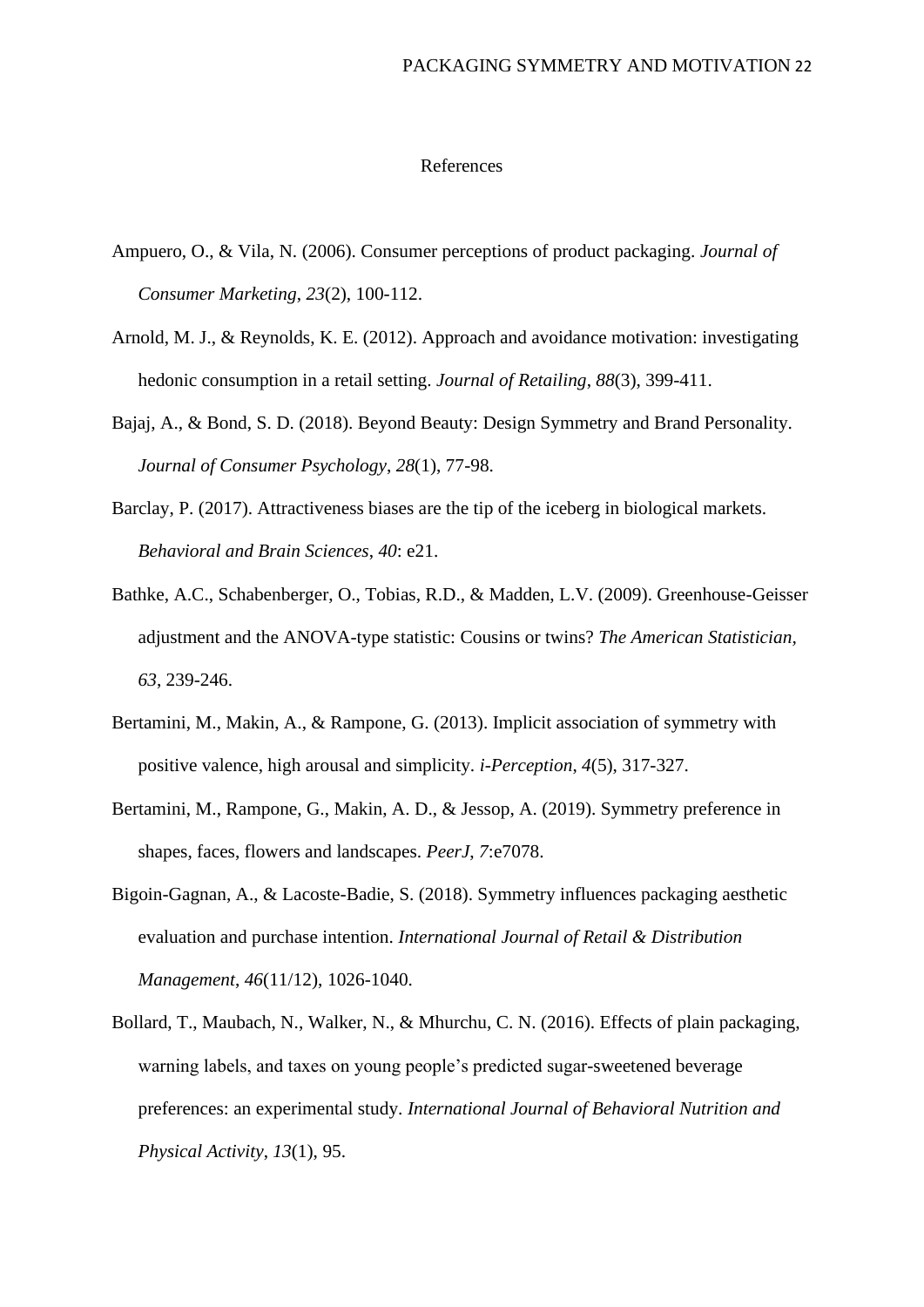- Carver, C. S., & White, T. L. (1994). Behavioral inhibition, behavioral activation, and affective responses to impending reward and punishment: The BIS/BAS scales. *Journal of Personality and Social Psychology*, *67*, 319-333.
- Chatterjee, A., & Vartanian, O. (2014). Neuroaesthetics. *Trends in Cognitive Sciences*, *18*(7), 370-375.
- Cliff, N. (1996). Answering ordinal questions with ordinal data using ordinal statistics. *Multivariate Behavioral Research*, *31*(3), 331-350.
- Creusen, M. E., Veryzer, R. W., & Schoormans, J. P. (2010). Product value importance and consumer preference for visual complexity and symmetry. *European Journal of Marketing*, *44*(9/10), 1437-1452.
- Drewnowski, A., Mennella, J. A., Johnson, S. L., & Bellisle, F. (2012). Sweetness and food preference. *The Journal of Nutrition*, *142*(6), 1142S-1148S.
- Elliot, A. J., Eder, A. B., & Harmon-Jones, E. (2013). Approach–avoidance motivation and emotion: Convergence and divergence. *Emotion Review*, *5*(3), 308-311.
- Enquist, M., & Arak, A. (1994). Symmetry, beauty and evolution. *Nature*, *372*(6502), 169- 172.
- Enquist, M., & Johnstone, R. A. (1997). Generalization and the evolution of symmetry preferences. *Proceedings of the Royal Society of London B: Biological Sciences*, *264*(1386), 1345-1348.
- Erceg-Hurn, D. M., & Mirosevich, V. M. (2008). Modern robust statistical methods: An easy way to maximize the accuracy and power of your research. *American Psychologist*, *63*, 591-601.
- Fetterman, A. K., Ode, S., & Robinson, M. D. (2013). For which side the bell tolls: The laterality of approach-avoidance associative networks. *Motivation and Emotion*, *37*(1), 33- 38.
- Freeman, B., Chapman, S., & Rimmer, M. (2008). The case for the plain packaging of tobacco products. *Addiction*, *103*(4), 580-590.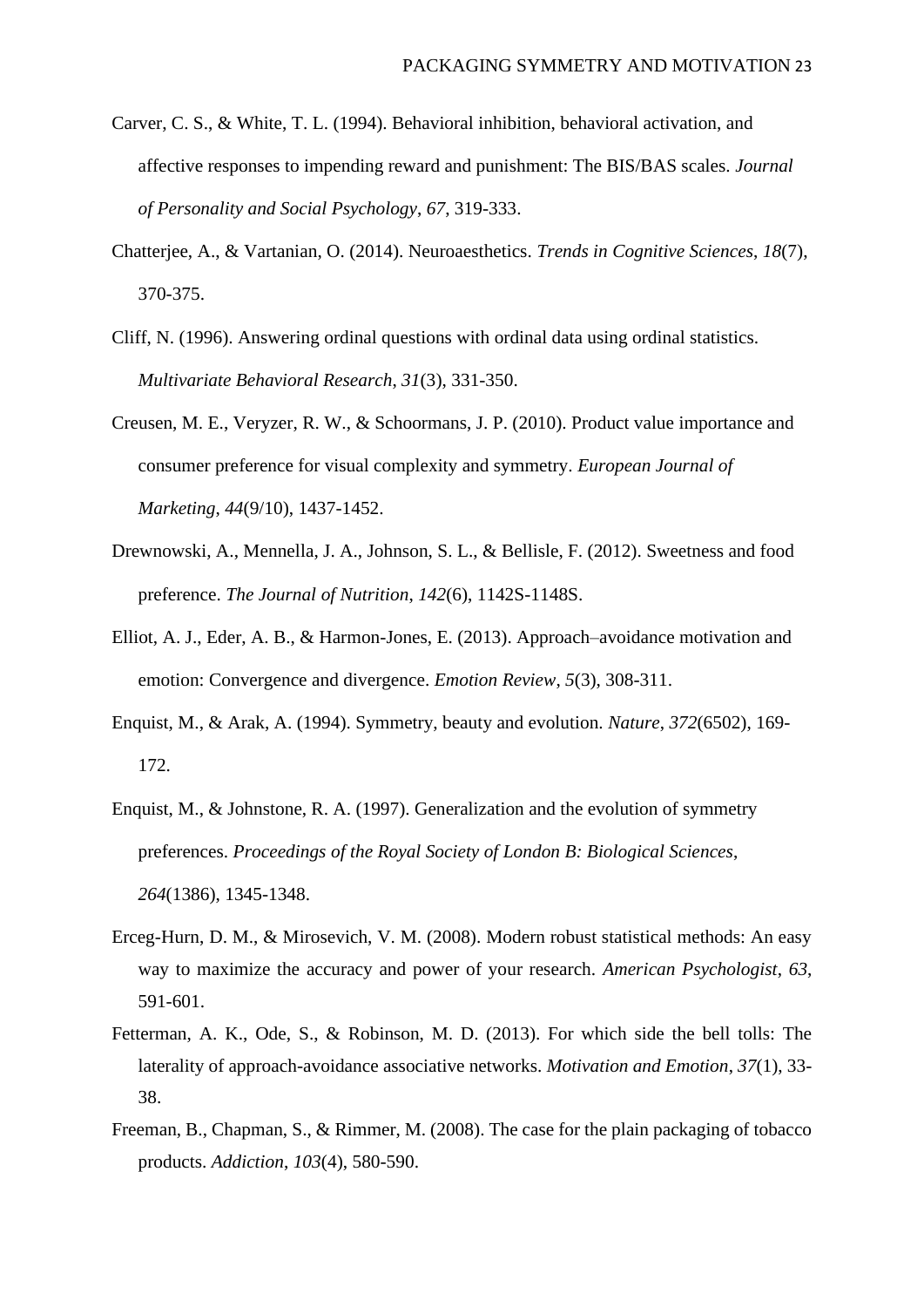- Gallopel-Morvan, K., Gabriel, P., Le Gall-Ely, M., Rieunier, S., & Urien, B. (2013). Plain packaging and public health: The case of tobacco. *Journal of Business Research*, *66*(1), 133-136.
- Gray, J. A. (1990). Brain systems that mediate both emotion and cognition. *Cognition & Emotion*, *4*(3), 269-288.
- Gómez-Puerto, G., Munar, E., & Nadal, M. (2015). Preference for curvature: A historical and conceptual framework. *Frontiers in Human Neuroscience*, *9*:712.
- Jiang, Y., Gorn, G. J., Galli, M., & Chattopadhyay, A. (2015). Does your company have the right logo? How and why circular-and angular-logo shapes influence brand attribute judgments. *Journal of Consumer Research*, *42*(5), 709-726.
- Kramer, T., & Yoon, S. O. (2007). Approach-avoidance motivation and the use of affect as information. *Journal of Consumer Psychology*, *17*(2), 128-138.
- Kumar, M., & Garg, N. (2010). Aesthetic principles and cognitive emotion appraisals: How much of the beauty lies in the eye of the beholder?. *Journal of Consumer Psychology*, *20*(4), 485-494.
- Kumar, M., Townsend, J. D., & Vorhies, D. W. (2015). Enhancing consumers' affection for a brand using product design. *Journal of Product Innovation Management*, *32*(5), 716-730.
- Landwehr, J. R., Wentzel, D., & Herrmann, A. (2012). The tipping point of design: How product design and brands interact to affect consumers' preferences. *Psychology & Marketing*, *29*(6), 422-433.
- Leder, H., Tinio, P. P., Brieber, D., Kröner, T., Jacobsen, T., & Rosenberg, R. (2018). Symmetry Is Not a Universal Law of Beauty. *Empirical Studies of the Arts. doi: 10.1177/0276237418777941*.
- Little, A. C. (2014). Domain specificity in human symmetry preferences: Symmetry is most pleasant when looking at human faces. *Symmetry*, *6*(2), 222-233.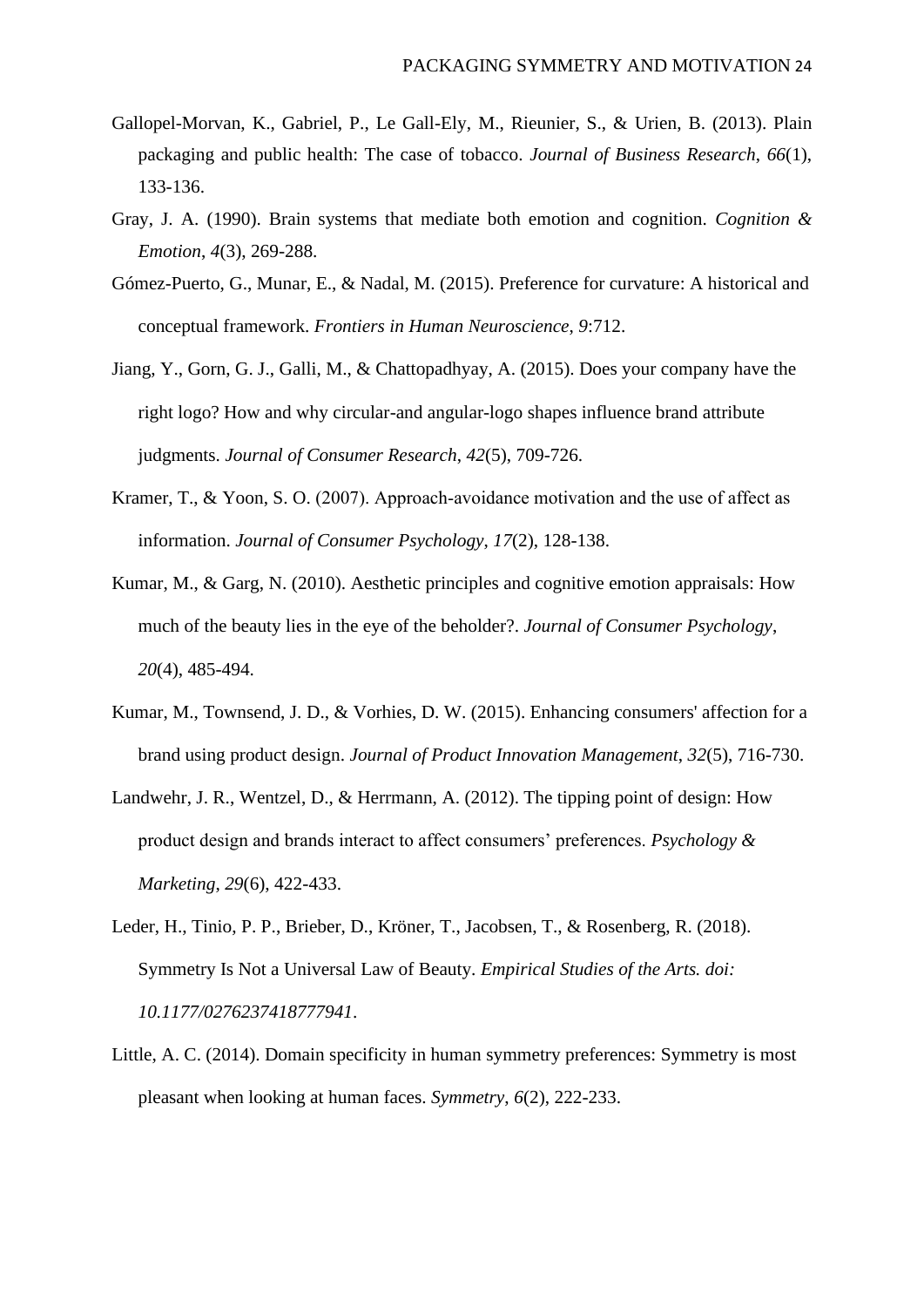- Locher, P. (1996). The contribution of eye-movement research to an understanding of the nature of pictorial balance perception: A review of the literature. *Empirical Studies of the Arts*, *14*, 143-163.
- Locher, P., Overbeeke, K., & Stappers, P. J. (2005). Spatial balance of color triads in the abstract art of Piet Mondrian. *Perception*, *34*(2), 169-189.
- Lockwood, E. H., & Macmillan, R. H. (1978). *Geometric symmetry*. Cambridge, UK: Cambridge University Press.
- Lustig, R. H., Schmidt, L. A., & Brindis, C. D. (2012). Public health: the toxic truth about sugar. *Nature*, *482*(7383), 27-29.
- Marmolejo-Ramos, F., Elosúa, M. R., Yamada, Y., Hamm, N. F., & Noguchi, K. (2013). Appraisal of space words and allocation of emotion words in bodily space. *PLoS One*, *8*(12): e81688.
- Mennella, J. A. (2014). Ontogeny of taste preferences: Basic biology and implications for health. *The American Journal of Clinical Nutrition*, *99*, 704S-711S.
- Noguchi, K., Gel, Y. R., Brunner, E., & Konietschke, F. (2012). nparLD: An R software package for the nonparametric analysis of longitudinal data in factorial experiments. *Journal of Statistical Software*, *50*, 1-23
- Palmer, S. E., Gardner, J. S., & Wickens, T. D. (2008). Aesthetic issues in spatial composition: Effects of position and direction on framing single objects. *Spatial vision*, *21*(3), 421-449.
- Palmer, S. E., Schloss, K. B., & Sammartino, J. (2013). Visual aesthetics and human preference. *Annual Review of Psychology*, *64*, 77-107.
- Penz, E., & Hogg, M. K. (2011). The role of mixed emotions in consumer behaviour: Investigating ambivalence in consumers' experiences of approach-avoidance conflicts in online and offline settings. *European Journal of Marketing*, *45*(1/2), 104-132.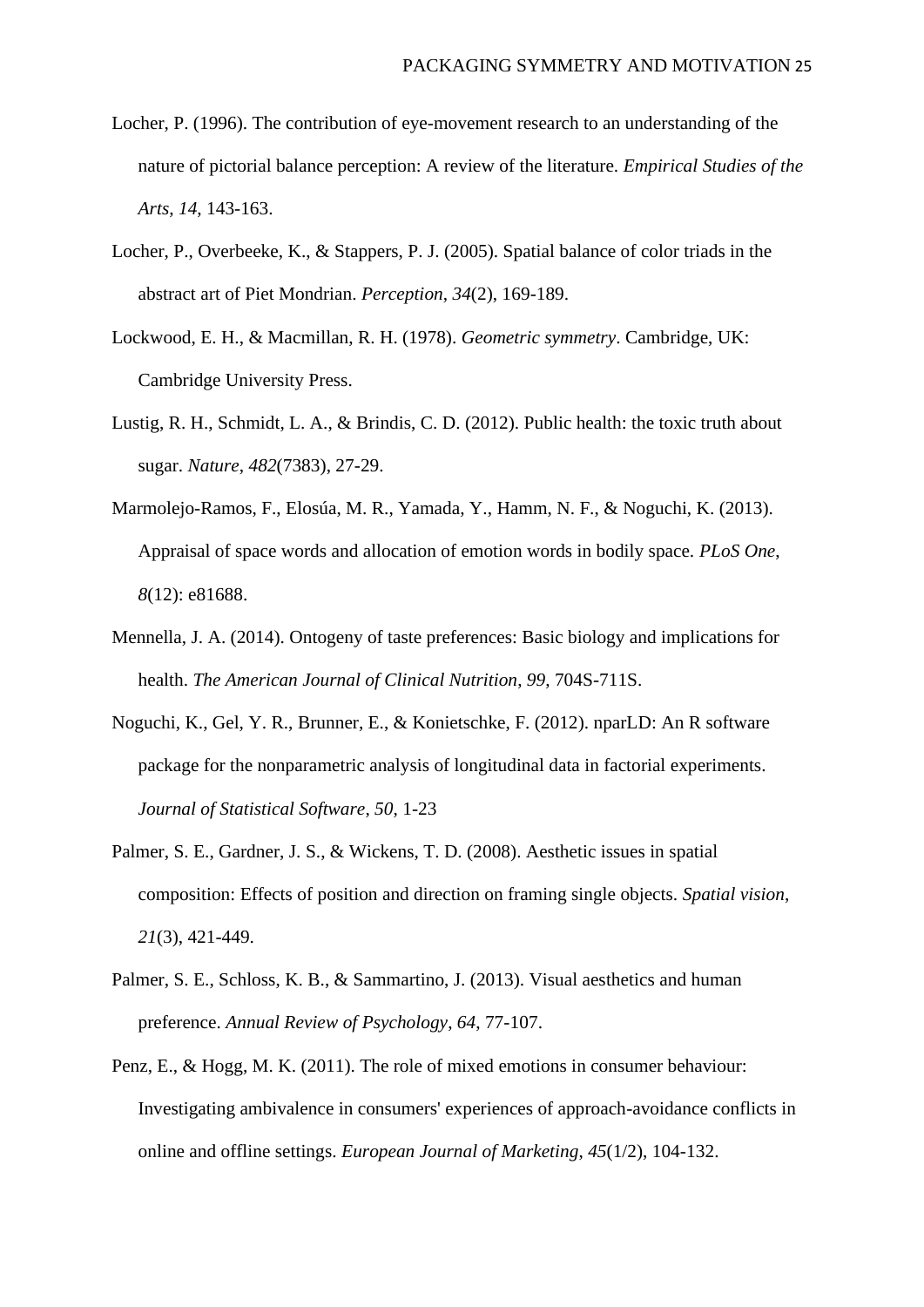- Phillips, B. J., McQuarrie, E. F., & Griffin, W. G. (2014). How visual brand identity shapes consumer response. *Psychology & Marketing*, *31*(3), 225-236.
- Rodríguez, I., Gumbert, A., de Ibarra, N. H., Kunze, J., & Giurfa, M. (2004). Symmetry is in the eye of the 'beeholder': innate preference for bilateral symmetry in flower-naïve bumblebees. *Naturwissenschaften*, *91*(8), 374-377.
- Salgado‐Montejo, A., Tapia Leon, I., Elliot, A. J., Salgado, C. J., & Spence, C. (2015). Smiles over frowns: When curved lines influence product preference. *Psychology & Marketing*, *32*(7), 771-781.
- Turoman, N., Velasco, C., Chen, Y. C., Huang, P. C., & Spence, C. (2018). Symmetry and its role in the crossmodal correspondence between shape and taste. *Attention, Perception, & Psychophysics*, *80*(3), 738-751.
- Velasco, C., Michel, C., Woods, A. T., & Spence, C. (2016a). On the importance of balance to aesthetic plating. *International Journal of Gastronomy and Food Science*, *5- 6*(October–December 2016), 10-16.
- Velasco, C., Salgado-Montejo, A., Elliot, A. J., Woods, A. T., Alvarado, J., & Spence, C. (2016b). The shapes associated with approach/avoidance words. *Motivation and Emotion*, *40*(5), 689-702.
- Velasco, C., Woods, A. T., Petit, O., Cheok, A. D., & Spence, C. (2016c). Crossmodal correspondences between taste and shape, and their implications for product packaging: A review. *Food Quality and Preference*, *52*, 17-26.
- Velasco, C. & Spence, C (Eds). (2019). *Multisensory packaging: Designing new product experiences*. Cham: Palgrave MacMillan.